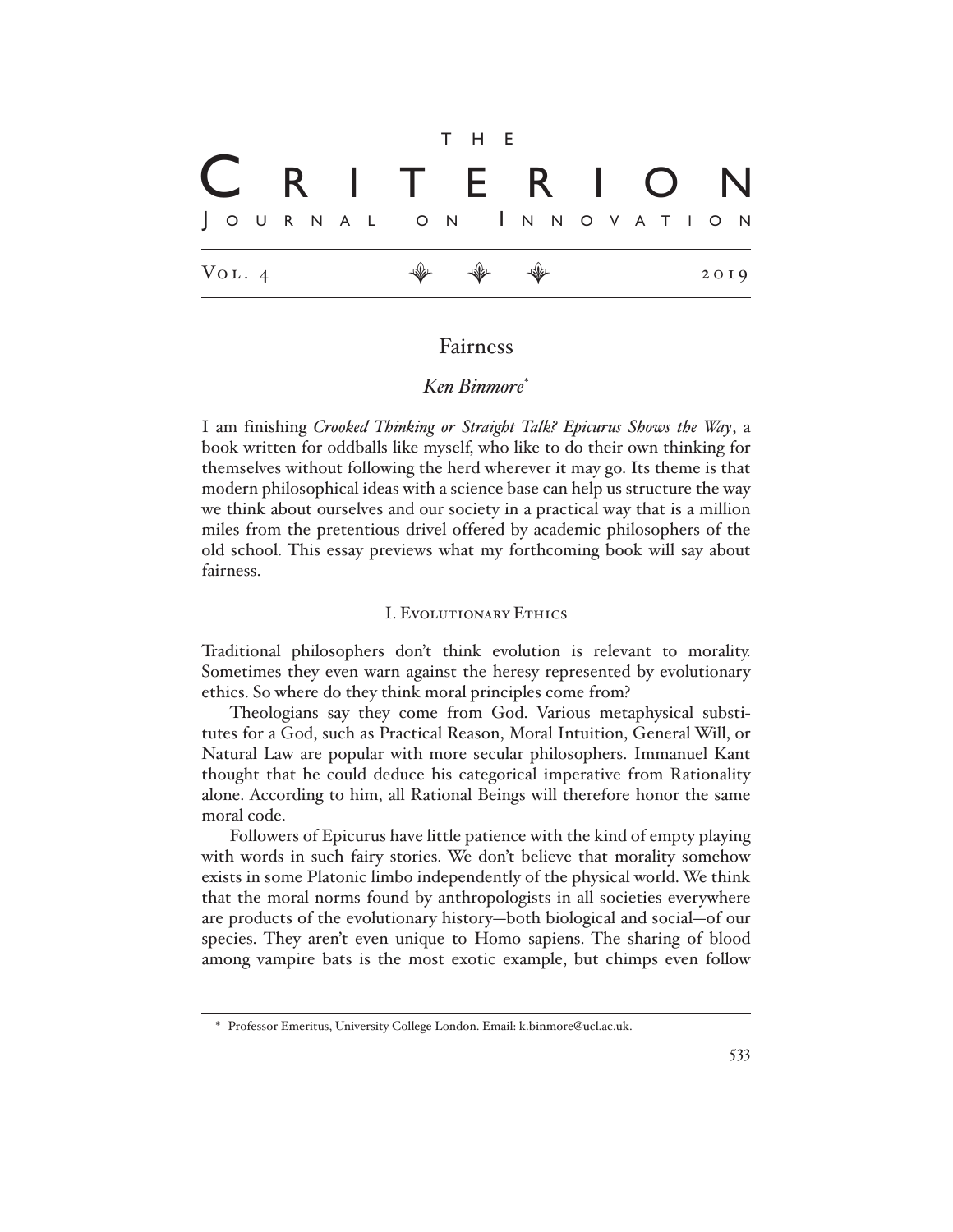humans in operating norms that sometimes differ between different societies as a consequence of their differing social histories.

Anthropology is helpful in sorting out what is universal in the human species from what differs from one society to another. It is surely no accident that Kalahari bushmen, African pygmies, Andaman Islanders, Greenland Eskimos, Australian aborigines, Paraguayan Indians, and Siberian nomads and other pure hunter-gatherer societies that survived into the twentieth century all operated social contracts in which food, especially meat, was shared on a markedly egalitarian basis. But such small societies lived in a wide variety of diverse environments. What their social contracts have in common is therefore presumably biologically determined, leaving their many differences to be explained by social evolution. But even when such universal traits exist, they aren't absolute—they might have been different if evolution had gifted us with a different set of genes.

*Sore thumbs.* Traditionalists respond that evolution can't be responsible for morality, because Nature is red in tooth and claw. How can the survival of the fittest be compatible with loving your neighbor?

But only in the golden age of the poets can people be relied upon to emulate the Good Samaritan in loving strangers as they love themselves. Of course evolution won't generate the kind of saintly behavior that traditionalists identify with morality.

But we don't have to accept their criteria for what counts as moral. Evolution didn't shape our minds to operate the utopian fantasies invented by metaphysicians; it created the moral rules that we actually use in real life. The moral rules with which this essay is concerned evolved to solve everyday coordination problems.

The sort of coordination problems I have in mind are those that we commonly solve without thought or discussion, usually so smoothly and effortlessly that we don't even notice that there is a coordination problem to be solved. Who goes through that door first? How long does Alice get to speak before it is Bob's turn?

Who moves how much in a narrow corridor when a fat lady burdened with shopping passes a teenage boy with a ring through his nose? Who should take how much of a popular dish of which there isn't enough to go around? Who gives way to whom when cars are maneuvering in heavy traffic? Who gets that parking space? Whose turn is it to wash the dishes tonight? These are picayune problems, but if conflict arose every time they needed to be solved, our societies would fall apart.

Most people are surprised at the suggestion that there might be something problematic about how two people pass each other in the corridor. When interacting with people from our own culture, we commonly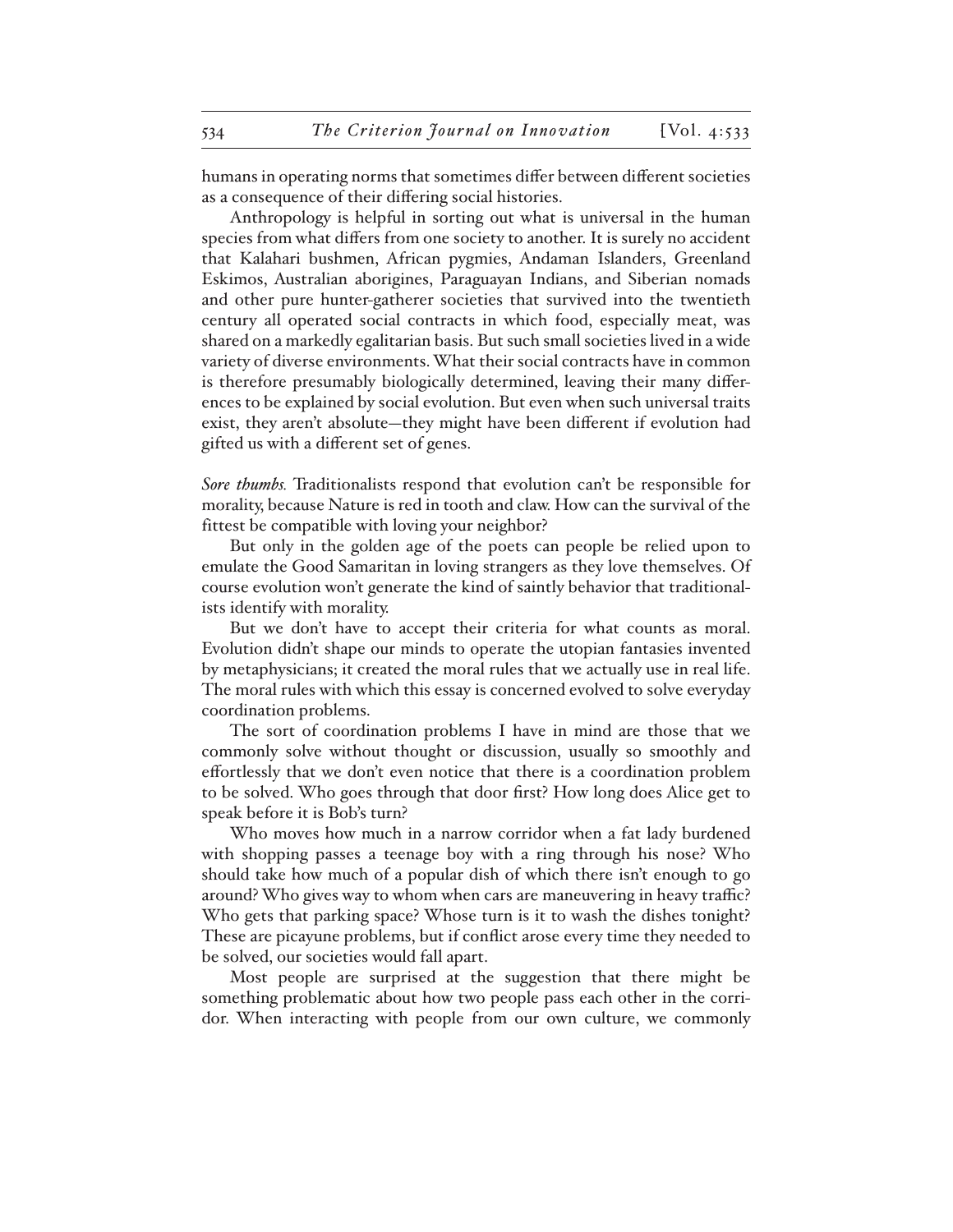| 2019 | Fairness | 535 |
|------|----------|-----|
|      |          |     |

solve such coordination problems so effortlessly that we don't even think of them as problems. Our moral programming then runs well below the level of consciousness, like our internal routines for driving cars or tying shoelaces. As with Molière's Monsieur Jourdain, who was delighted to discover that he had been speaking prose all his life, we are moral in small-scale situations without knowing that we are moral.

Just as we only take note of a thumb when it is sore, we tend to notice moral rules only when attempts are made to apply them in situations for which they are ill-adapted. We are then in the same position as Konrad Lorenz when he observed a totally inexperienced baby jackdaw go through all the motions of taking a bath when placed on a marble-topped table. By triggering such instinctive behavior under pathological circumstances, Lorenz learned a great deal about what is instinctive and what is not when a bird takes a bath. But this vital information is gained only by avoiding the mistake of supposing that bath-taking behavior confers some evolutionary advantage on birds placed on marble-topped tables.

Similarly, we can learn a lot about the mechanics of moral norms by triggering them under pathological circumstances—but only if we don't make the mistake of supposing that the moral rules are adapted to the coordination problems they fail to solve. However, it is precisely from such sore-thumb situations that I think traditional moralists unconsciously distil their ethical principles. They discuss these situations endlessly, because our failure to coordinate successfully brings them forcefully to our attention.

*Why did fairness norms evolve?* The Epicurean answer is that they provide a convention that allowed us to coordinate on a compromise equilibrium in the Sharing Game played by our prehuman ancestors. Why did evolution care about sharing? Because sharing is a means of insuring against hunger. Why didn't the big guys grab the lot? Because of reciprocal altruism in the repeated Sharing Game.

We are by no means the only species that shares food, but each species has its own way of sharing. Vampire bats have their way of sharing and we have ours. We call our method of sharing fairness, and use it these days for a lot more than simply sharing food.

*How do fairness norms work?* Writers of footnotes to Plato think that science is helpless in the face of such questions, but this essay offers a possible answer. It is doubtless inadequate or plain wrong in places, but its point is to make it clear that we needn't heed the traditionalists when they tell us that evolutionary ethics is an absurd impossibility. The answer offered is very unlikely to be the final word on the subject, but it shows that evolutionary ethics is neither absurd nor impossible—merely unspectacular.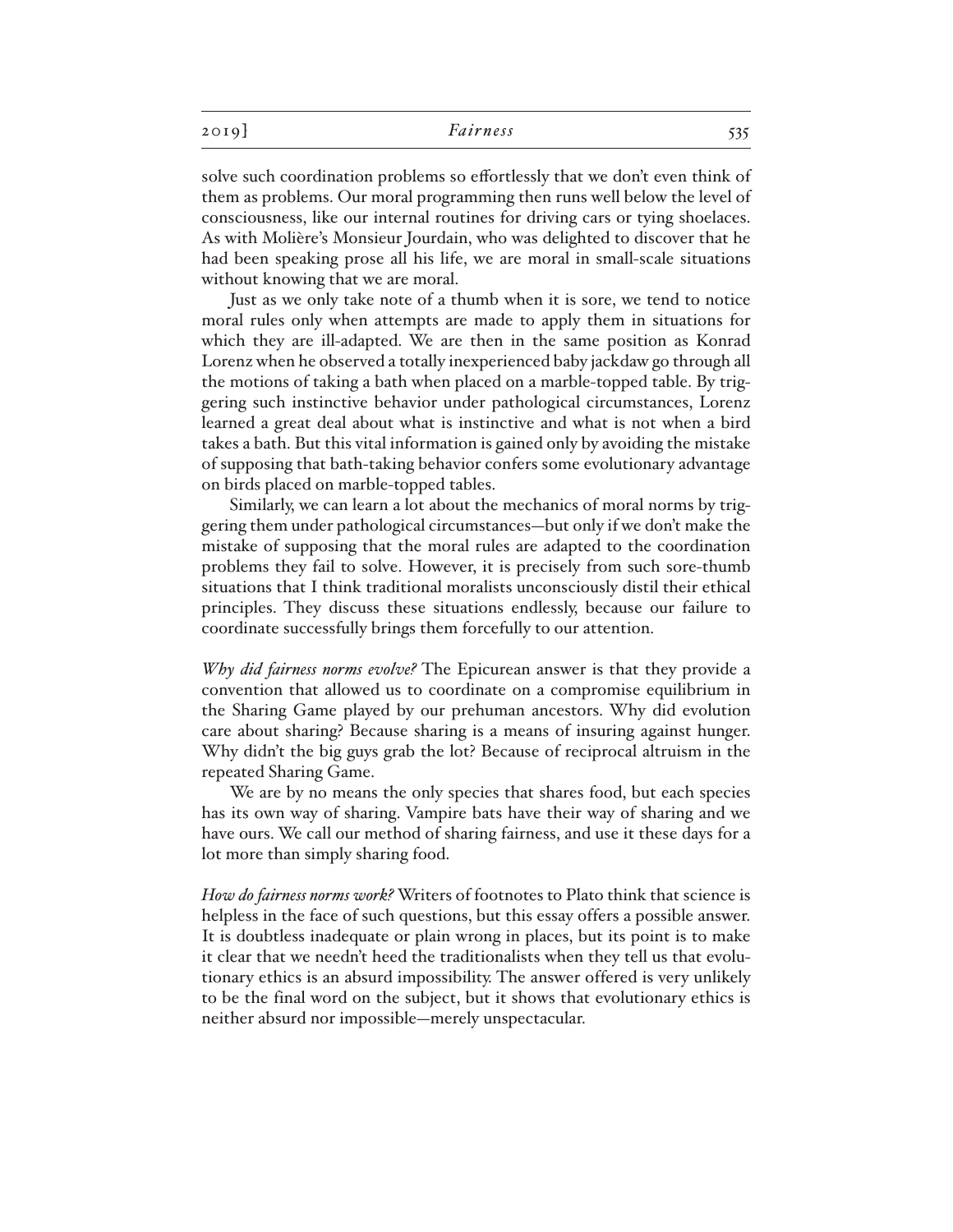As Epicurus was perhaps first to appreciate, justice isn't some grand notion like the laws of physics, it is merely a device that evolved to solve equilibrium selection problems in our game of life. It is basically for this reason that it is unacceptable to traditional moral philosophers. They want justice to be a substitute for power rather than a means of balancing power. They are determined not to understand that it is the reciprocity principle that keeps our urge to dominate others in check, and not our respect for their invented moral principles.

*Fair social contracts?* Fairness is a social device washed up on our evolutionary beach for use in solving small-scale coordination problems. Can we adapt it for use in constitutional design to create a just society? I think it worth a try—but we won't get anywhere in seeking to apply our current fairness norms to large-scale problems if we don't understand how they currently work in solving small-scale problems. So this is our first objective.

### II. The Golden Rule

The Golden Rule—do as you would be done by—seems to be a universal moral principle. A list of sages who endorse the Golden Rule would be endless. But here is what the superstars have to say:

*Zoroaster*: That nature alone is good that refrains from doing to another what is not good for itself.

*Buddha*: Hurt not others in ways that you yourself would find hurtful. *Confucius*: Do not unto others what you would not have them do unto you. *Hillel*: Do not to others that which you would not have others do to you. *Jesus*: Do to others whatever you would have them do to you.

*Mohammed*: As you would have people do to you, do to them; and what you dislike to be done to you, don't do to them.

The Golden Rule captures something of the reciprocity principle (which I discuss in a previous chapter of my forthcoming book), but it is also a fairness criterion. As such, it has been much criticized because it fails to recognize that different people like different things. For example, it may be that Alice likes being shaken awake before dawn for a cold shower and a ten-mile run. Bob prefers a gentle awakening at a late hour with a cup of coffee and a newspaper. So Alice doesn't want Bob to do to her what he would like her to do for him. Bob would like it even less if Alice were to do to him what she would like him to do for her.

*Empathetic preferences.* The sages who argued for the Golden Rule would probably have regarded such objections as nitpicking. They would perhaps have said that they were taking for granted that the Golden Rule needs to be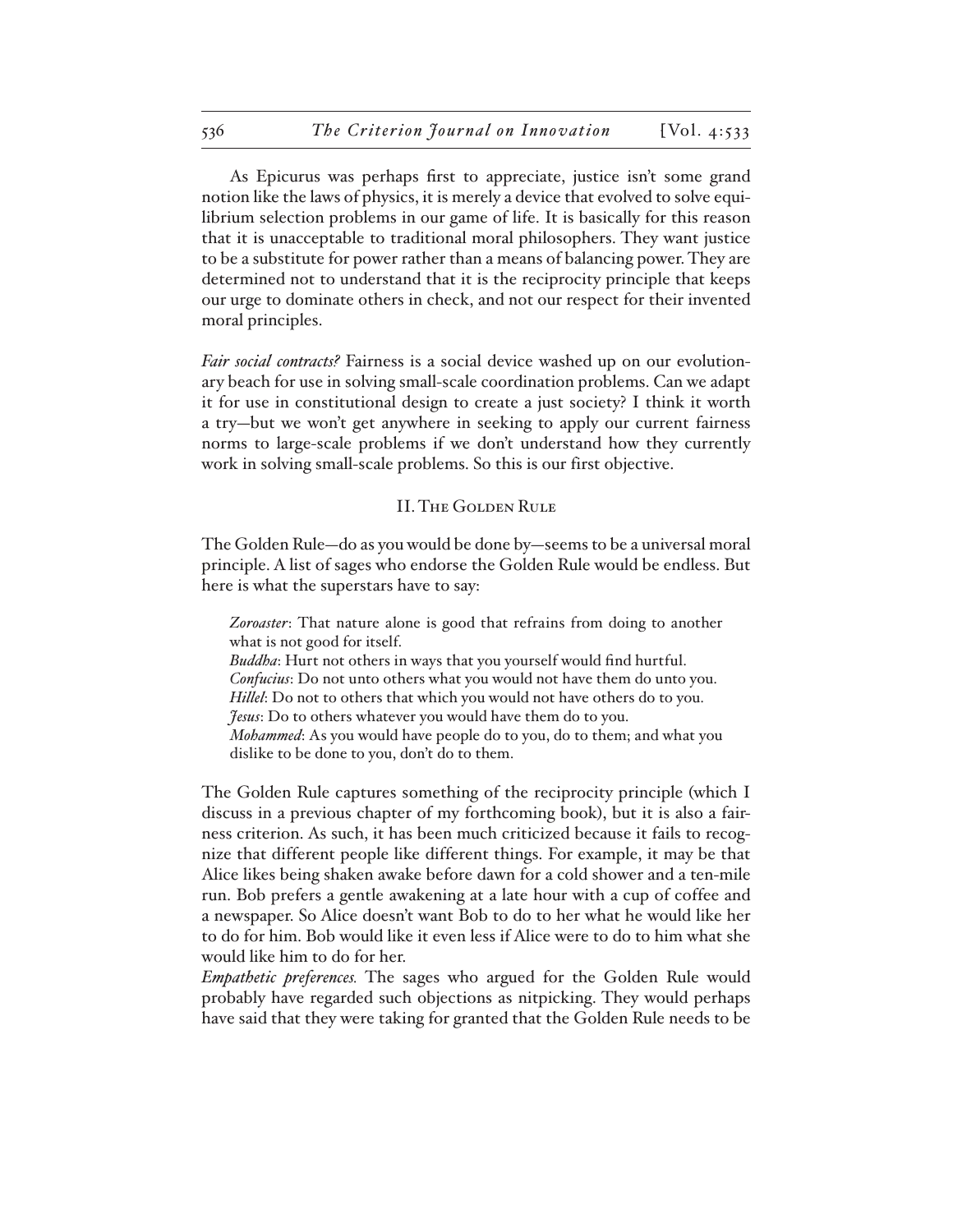| 2019 | <i>Fairness</i> | 537 |
|------|-----------------|-----|
|      |                 |     |

modified when people have different tastes. The qualified version is simply: Do as you would be done by—if you were the person to whom something is to be done.

If Alice wants to implement this qualified Golden Rule, she needs to be equipped with the empathetic preferences we meet when discussing utilitarianism. She not only needs to be able to put herself in Bob's position to see things from his point of view—she needs to be able to compare how she feels herself with how she would feel if she were Bob.

This seems so obvious in retrospect that it is hard to understand how moral philosophers could have overlooked the relevance of empathetic preferences for so long. Apart from anything else, speaking explicitly of empathetic preferences forces us to ask: How come people from the same culture are broadly in agreement on how to compare each other's welfare, so that Alice and Bob can be modeled as having the *same* empathetic preferences? We can dodge this question temporarily by allowing a metaphysical ideal observer called Carol to make fairness decisions on behalf of Alice and Bob. But we can't allow fanciful notions from the golden age of the poets in an evolutionary approach. We have to dispense with Carol and try to understand how the social consensus that she supposedly represents might evolve.

This creates some difficulties in language, because traditional discussions always correspond to adopting Carol's viewpoint. So weights in a traditional utilitarian sum are all taken to be equal because the utils to be summed can be identified with Carol's empathetic utils. Similarly, in traditional egalitarian discussions, Alice and Bob gain equally because the utils to be equalized are Carol's empathetic utils. In her absence, we only have Alice and Bob's personal utility scales to work with. It is then necessary to introduce weights into a utilitarian sum. In the egalitarian case, Alice and Bob's utility gains are only proportional instead of equal.

To tackle the social consensus problem and other questions left hanging in the air by the traditional approach to the Golden Rule, we need to think harder about how the Golden Rule works in practice.

### *A. The Original Position*

The original position was invented in the 1950s by John Rawls—who is justly regarded as the leading moral philosopher of the last century.<sup>1</sup> He describes it as an operationalization of the categorical imperative. John Harsanyi proposed the same idea independently at about the same time. Both were Kantians interested in using the idea to characterize an ideally fair society.

<sup>1</sup> John Rawls, A Theory of Justice (Harvard Univ. Press rev. ed. 1999) (1971). I owe a debt of gratitude to Rawls for encouraging me to work on the ideas outlined in this essay. If everybody were like John Rawls, we wouldn't need to worry so much about how morality works.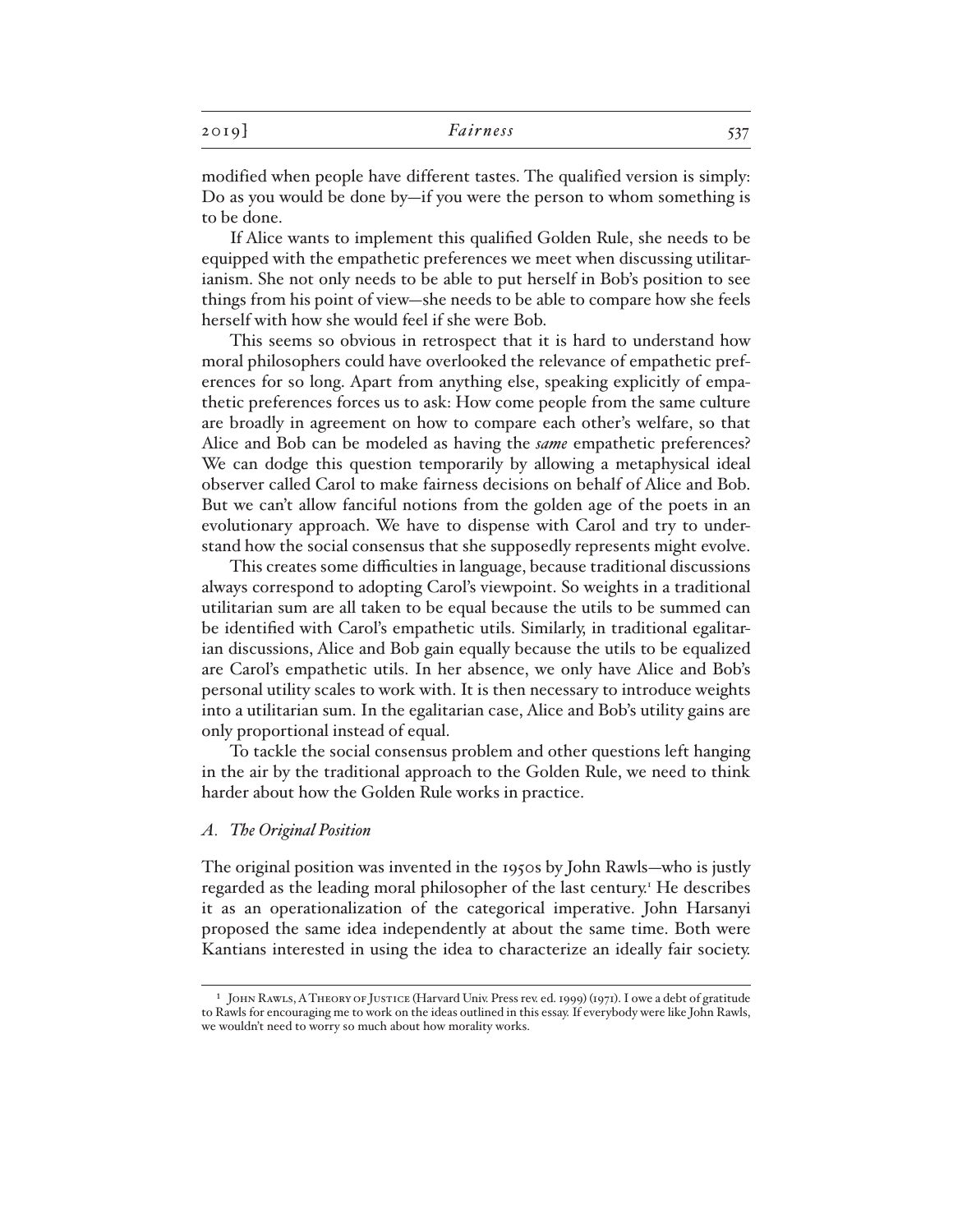It is ironic that Harsanyi was thereby led to argue for utilitarianism, and Rawls—who didn't approve of utilitarianism at all—to argue for a kind of egalitarianism.

I see the original position as a device we use in ordinary life to implement the Golden Rule in the qualified form that takes account of the fact that Alice and Bob may have different tastes. So we need to put aside for the moment its possible role in designing a fair constitution. We shall just talk about Alice and Bob solving some kind of sharing problem.

We also need to abandon the Kantian perspective of both Harsanyi and Rawls in favor of an evolutionary approach. It is true that most people find the idea of the original position intuitively attractive when they hear of it for the first time. But I don't think this is because we all have a hidden talent for metaphysical inquiry. I think the idea of the original position hits the spot for the mundane reason that we recognize a device that we unconsciously use whenever appealing to a fairness norm in ordinary life.

*Veil of ignorance.* When a fairness judgment is to be made using the original position, Alice and Bob imagine themselves behind a *veil of ignorance* that conceals their identity. Behind the veil of ignorance, Alice thinks that she may turn out to be either Alice or Bob with equal probability, and the same goes for Bob. In this hypothetical state of ignorance, they imagine themselves bargaining about how to reach a compromise in whatever sharing problem they may face.

People think that an agreement reached in the original position will be fair because the distribution of advantage in whatever compromise Alice and Bob reach will seem determined as though by a lottery. Devil take the hindmost then becomes an unattractive principle, since you yourself might end up with the lottery ticket that assigns you to the rear.

How might the original position have evolved? Why should it be thought to implement the Golden Rule? How does the Golden Rule relate to our previous discussion of utilitarian and egalitarian norms? These questions shape the agenda for what comes next.

### *B. The Deep Structure of Fairness*

Recognition of the Golden Rule seems to be universal in human societies. Is there any reason why evolution should have written such a principle into our genes? Some equilibrium selection devices are obviously necessary for social life to be possible, but why should something like the Golden Rule have evolved?

If the Golden Rule is understood as a simplified version of the device of the original position, I think an answer to this question can be found by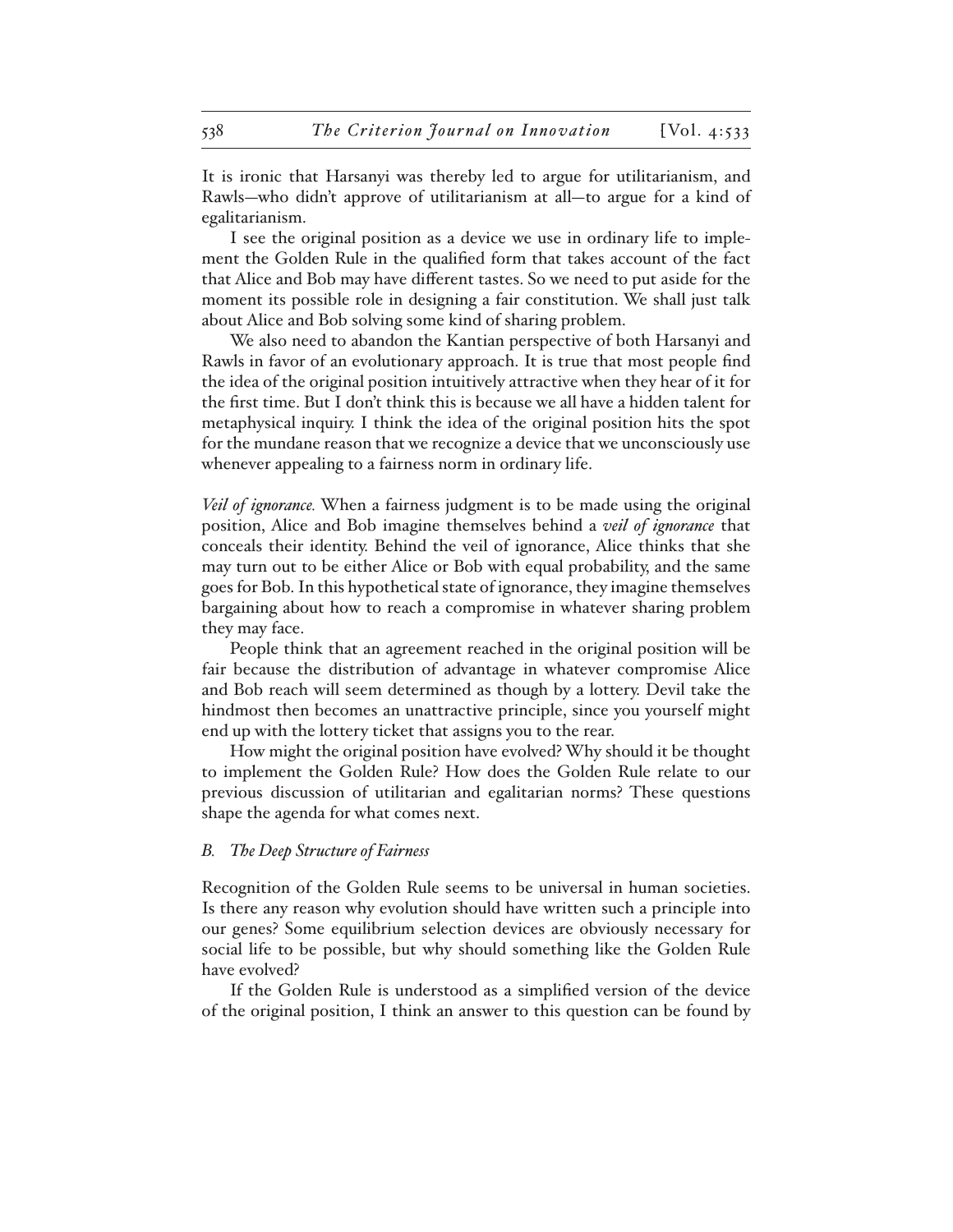| 2019] | Fairness | 539 |
|-------|----------|-----|
|       |          |     |

asking why social animals evolved in the first place. This is generally thought to have been because food-sharing has survival value.

*Sharing food.* The vampire bats mentioned earlier provide an example. Unless a vampire bat can feed every sixty hours or so, it is likely to die. The advantages of sharing food among vampire bats are therefore strong—so strong that evolution has taught even unrelated bats to share blood on a reciprocal basis.

By sharing food, the bats are essentially *insuring* each other against hunger. Animals can't write insurance contracts in the human manner, and even if they could, they would have no legal system to which to appeal if one animal were to hold up on his or her contractual obligation to the other. But the reciprocity principle tells us that evolution can get round the problem of external enforcement if the animals interact together on a *repeated* basis.

By coordinating on a suitable equilibrium in their repeated game of life, two animals who are able to monitor each other's behavior sufficiently closely can achieve whatever could be achieved by negotiating a legally binding insurance contract. It will be easier for evolution to find its way to such an equilibrium if the animals are related, but the case of vampire bats shows that kinship isn't necessary if the evolutionary pressures are sufficiently strong.

*Insuring against hunger.* What considerations would Alice and Bob need to take into account when negotiating a similar mutual insurance pact?

Imagine a time before cooperative hunting had evolved, in which Alice and Bob foraged separately for food. Like vampire bats, they would sometimes come home lucky and sometimes unlucky. An insurance pact between them would specify how to share the available food on days when one was lucky and the other unlucky.

If Alice and Bob were rational players negotiating an insurance contract, they wouldn't know in advance who was going to be lucky and who unlucky on any given day on which the contract would be invoked. To keep things simple, suppose that both possibilities are equally likely. Alice and Bob can then be seen as bargaining behind a veil of uncertainty that conceals who is going to turn out to be Ms Lucky or Mr Unlucky. Both players then bargain on the assumption that they are as likely to end up holding the share assigned to Mr Unlucky as they are to end up holding the share assigned to Ms Lucky.

I think the obvious parallel between bargaining over such mutual insurance pacts and bargaining in the original position is no accident. To nail the similarity down completely, we need only give Alice and Bob new names when they take their places behind Rawls' veil of ignorance. Since we are offering a foundation myth in competition with the bible, Alice and Bob will be called Adam and Eve when they are behind the veil of ignorance.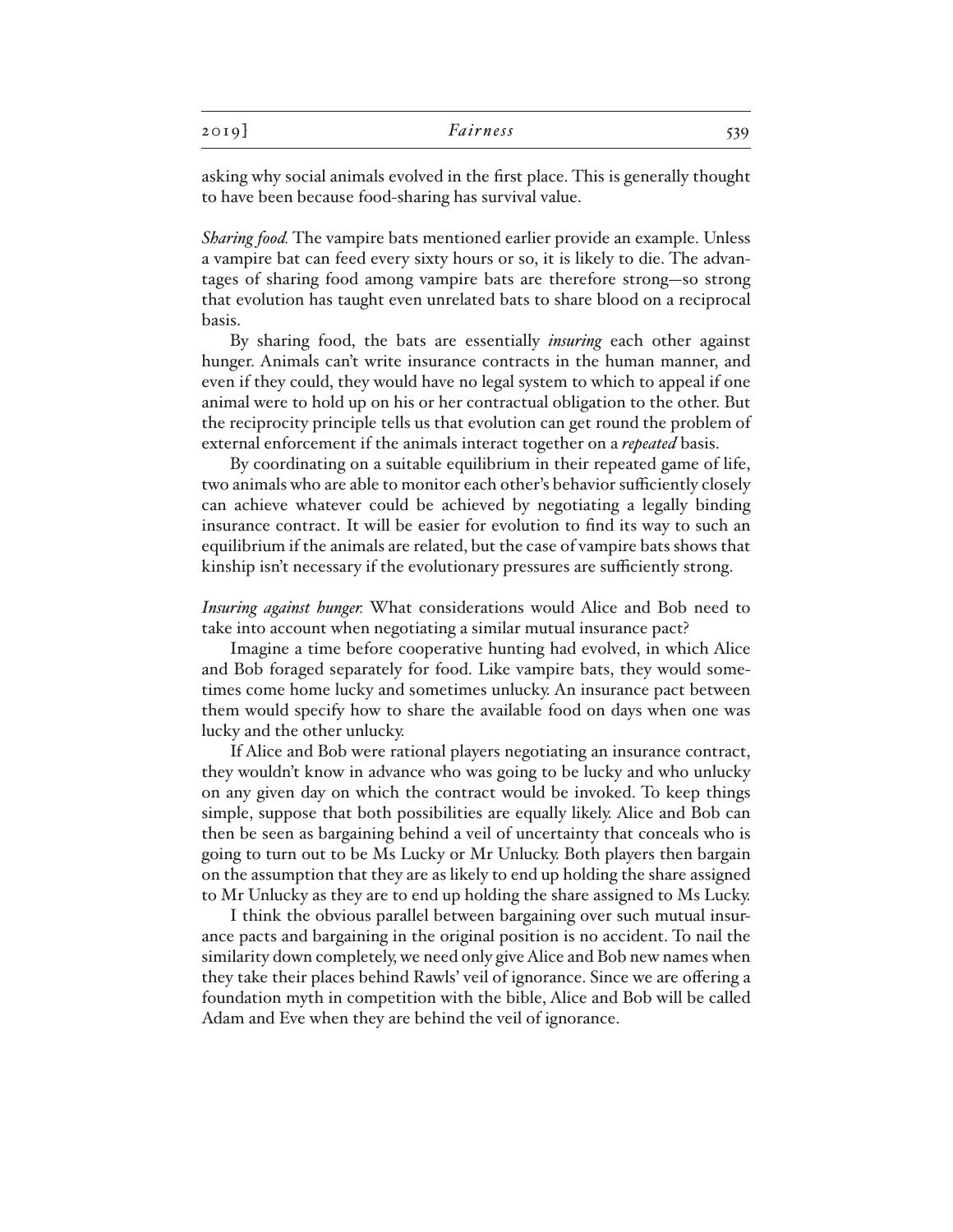Instead of Alice and Bob being uncertain about whether they will turn out to be Ms Lucky or Mr Unlucky, our story about the original position requires that Adam and Eve pretend to be ignorant about whether they will turn out to be Alice or Bob. It then becomes clear that a move to the device of the original position requires only that the players imagine themselves in the shoes of somebody else—either Alice or Bob—rather than in the shoes of one of their own possible future selves.

If Nature wired us up to solve the simple insurance problems that arise in food-sharing, she therefore also simultaneously provided much of the wiring necessary to operate the original position.

Of course, in an insurance contract, the parties to the agreement don't have to *pretend* that they might end up in somebody else's shoes. On the contrary, it is the reality of the prospect that they might turn out to be Ms Lucky or Mr Unlucky that motivates their writing a contract in the first place. But when the device of the original position is used to adjudicate fairness questions, then Adam knows perfectly well that he is actually Alice, and that it is physically impossible that he could become Bob. To use the device in the manner recommended by Rawls and Harsanyi, Adam therefore has to indulge in a counterfactual act of imagination. He can't become Bob, but he must pretend that he could. How is this gap between reality and pretense to be bridged without violating the Linnaean dictum that Nature doesn't make jumps?

*Expanding Circles.* As argued earlier, I think that human fairness norms arose from Nature's attempt to solve certain equilibrium selection problems. But Nature doesn't jump from the simple to the complex in a single bound. She tinkers with existing structures rather than creating hopeful monsters. To make a naturalistic origin for the device of the original position plausible, it is therefore necessary to give some account of what tinkering she might have done—just as evolutionary biologists explain the evolution of the eye by a sequence of little steps starting from light-sensitive spots on an animal's skin.

In Peter Singer's *Expanding Circle*, the circle that expands is the domain within which norms are understood to apply. For example, if you ask Swedes how they came to drive on the right like the rest of continental Europe, they will say it is because that has been the law in Sweden since 3 September 1967. But the law doesn't need much enforcing because driving on the right is an equilibrium in the Driving Game. A more controversial example uses the fact that it can still be in equilibrium for daughters who have ceased to love their mothers to care for them in their old age. The daughters will explain that they are fulfilling their moral duty by behaving as a loving daughter should, but would they be as dutiful if it weren't in equilibrium to be dutiful? Jesus sought similarly to expand the domain of the principle that you should love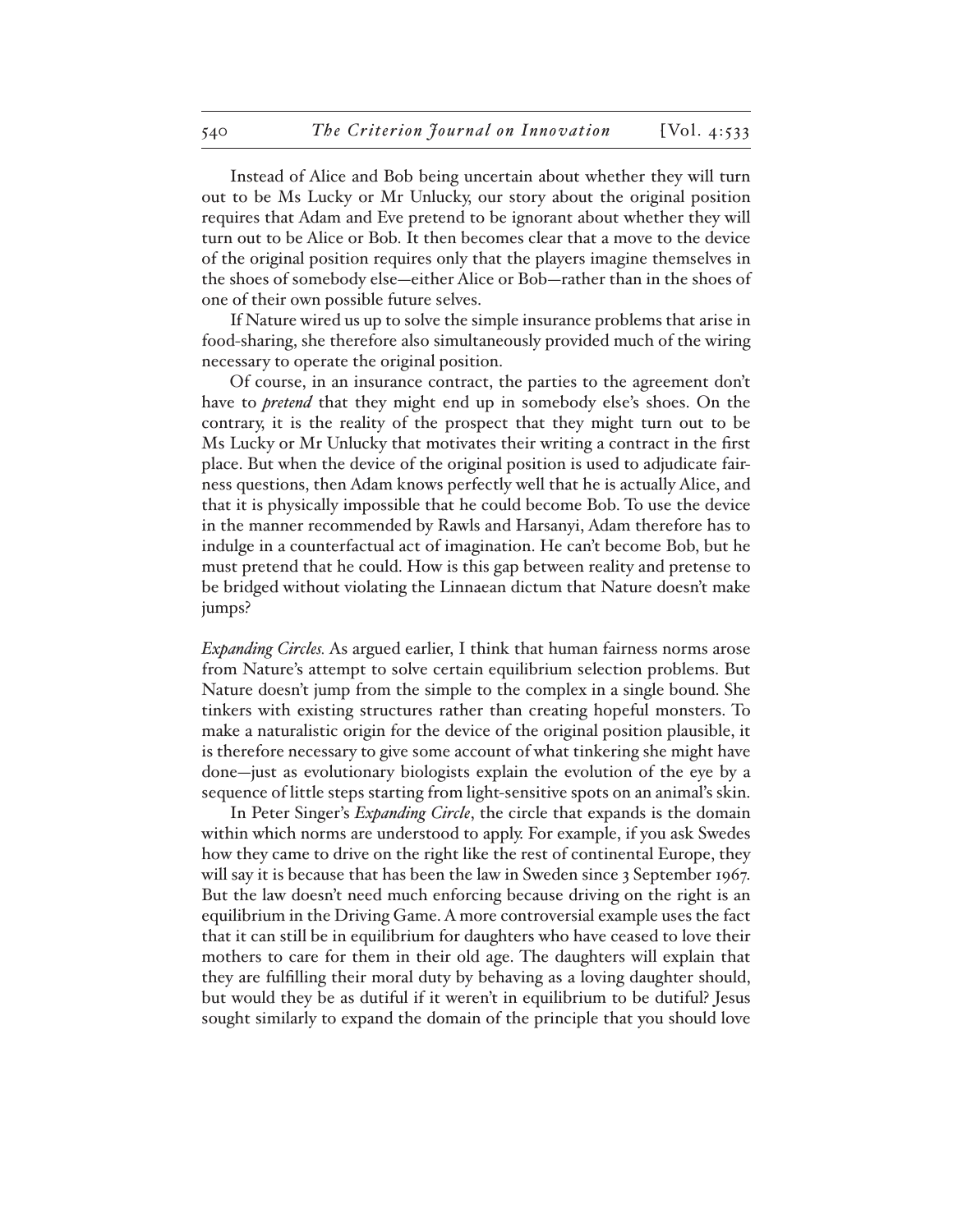| 2019 | <i>Fairness</i> | 541 |
|------|-----------------|-----|
|      |                 |     |

your neighbor by redefining a neighbor to be anyone at all, but he met with only limited success because it is only rarely that acting as though you love a stranger is an equilibrium strategy.

How does evolution expand the domain within which a moral rule operates? My guess is that the domain of a moral rule sometimes expands when players misread signals from their environment, and so unconsciously apply a piece of behavior or a way of thinking that has evolved for use within some inner circle to a larger set of people, or to a new game. When such a mistake is made, the players attempt to play their part in sustaining an equilibrium in the inner-circle game without fully appreciating that the outer-circle game has different rules. For example, Alice might treat Bob as a sibling even though they are unrelated. Or she might treat a one-shot game as though it were going to be repeated indefinitely often.

A strategy profile that is an equilibrium for an inner-circle game won't normally be an equilibrium for an outer-circle game. A rule that selects an equilibrium strategy in an inner-circle game will therefore normally be selected against if used in an outer-circle game. But there will be exceptions. When playing an outer-circle game as though it were an inner-circle game, the players will sometimes happen to coordinate on an equilibrium of the outer-circle game. The group will then have stumbled upon an equilibrium selection device for the outer-circle game. This device consists of the players behaving *as though* they were constrained by the rules of the inner-circle game, when the rules by which they are actually constrained are those of the outer-circle game.

*Family life.* Everybody agrees that the origins of human sociality are to be found within the family. A game theorist will offer the explanation that the equilibrium selection problem is easier for evolution to solve in such games. The reason why is to be found in Hamilton's rule, which explains that animals should be expected to care about a relative in proportion to their degree of relationship to the relative. Family relationships therefore provide a natural basis for making the kind of interpersonal comparison of utility that is necessary to operate the device of the original position.

The circle was then ready to be expanded by including strangers in the game by treating them as honorary or fictive kinfolk, starting with outsiders adopted into the clan by marriage or cooption. Indeed, if you only interact on a regular basis with kinfolk, what other template for behavior would be available?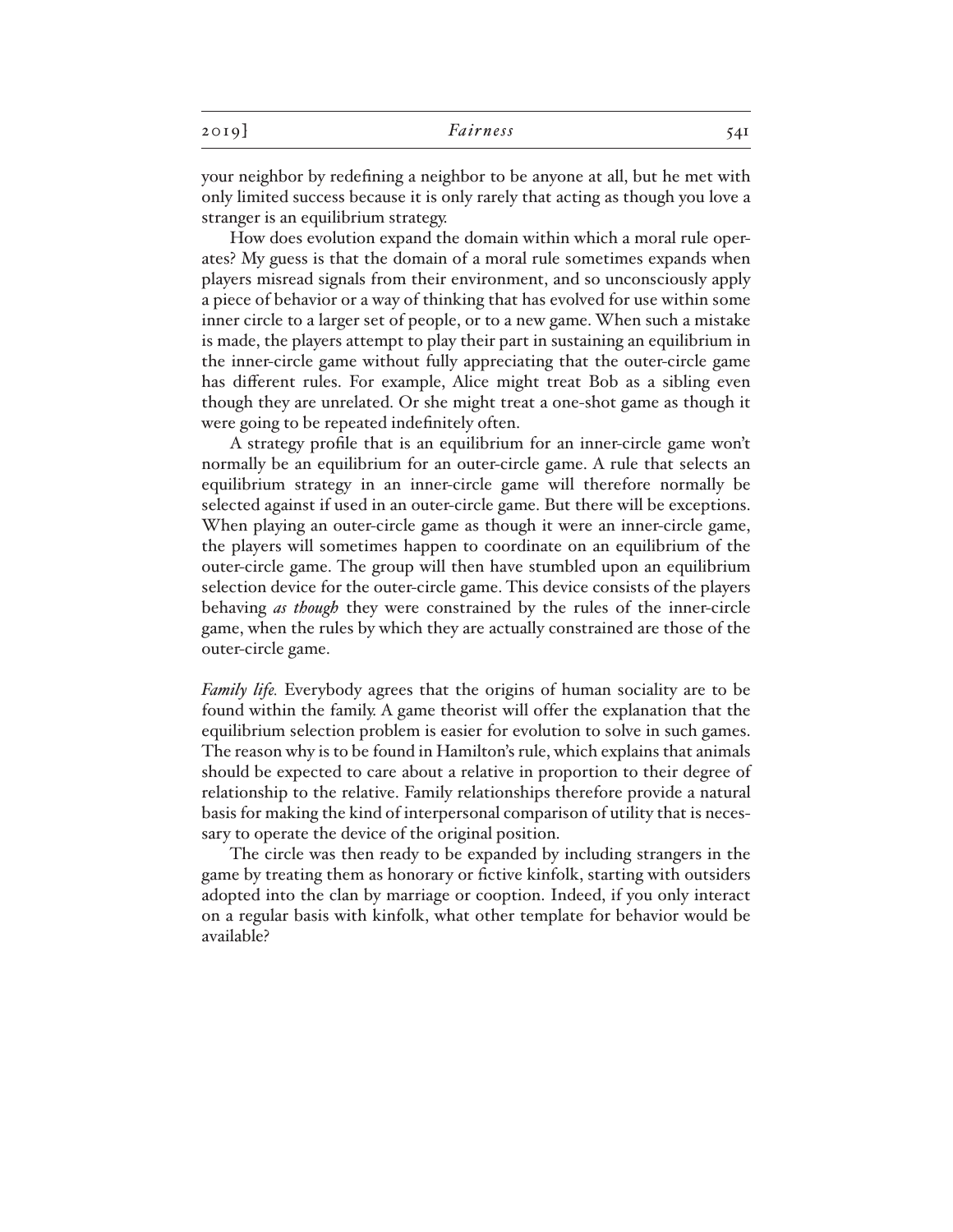*Putting yourself in another's shoes.* The next step is to ask how the original position gets to be used not just in situations in which Alice and Bob might turn out to be Ms Lucky or Mr Unlucky, but in which they proceed as though it were possible for each to occupy the role of the other. To accept that I may be unlucky may seem a long way from contemplating the possibility that I might become another person in another body, but is the difference really so great? After all, there is a sense in which none of us are the same person when comfortable and well fed as when tired and hungry. In different circumstances, we reveal different personalities and want different things.

To pursue this point, consider what is involved when rational players consider the various contingencies that may arise when planning ahead. To assess these, players compute their expected utility as a weighted average of the payoffs of all the future people—lucky or unlucky—that they might turn out to be after the dice has ceased to roll. When choosing a strategy in a family game, players similarly take their payoffs to be a weighted average of the fitnesses of everybody in their family. In order to convert our ability to negotiate insurance contracts into a capacity for using fairness as a more general coordinating device in the game of life, all that is then needed is for us to hybridize these two processes by allowing players to replace one of the future persons that a roll of the dice might reveal them to be, by a person in another body. The empathetic preferences that are needed to assess this possibility require nothing more than that they treat this person in another body in much the same way that they treat their sisters, cousins or aunts.

*Deep structure?* The preceding account of the possible evolution of the original position has a similar status to Chomsky's deep structure of language. That is to say, the original position models the deep structure of human fairness norms. So why do different societies have different views—not on the importance of fairness itself—but on the details of what counts as fair? How come, for example, that Aristotle thought slavery was fine as long as only barbarians were enslaved? Or that Spinoza thought that women should be treated as a lesser breed?

To find an answer, we need to ask where Alice and Bob get their empathetic preferences from in the original position. They can't do without them—otherwise they wouldn't be able to weigh up prospects in which they have to compare being Alice in one situation with being Bob in another. In fact, it is hard to think of a reason why evolution equipped us with the expensive mental capacity to feel empathetic preferences, if not to serve as inputs when making fairness judgments.

But the particular empathetic preferences Alice and Bob may have in a particular time and place are social constructs—like the actual languages spoken in different parts of the world. We learn to adopt one set of empathetic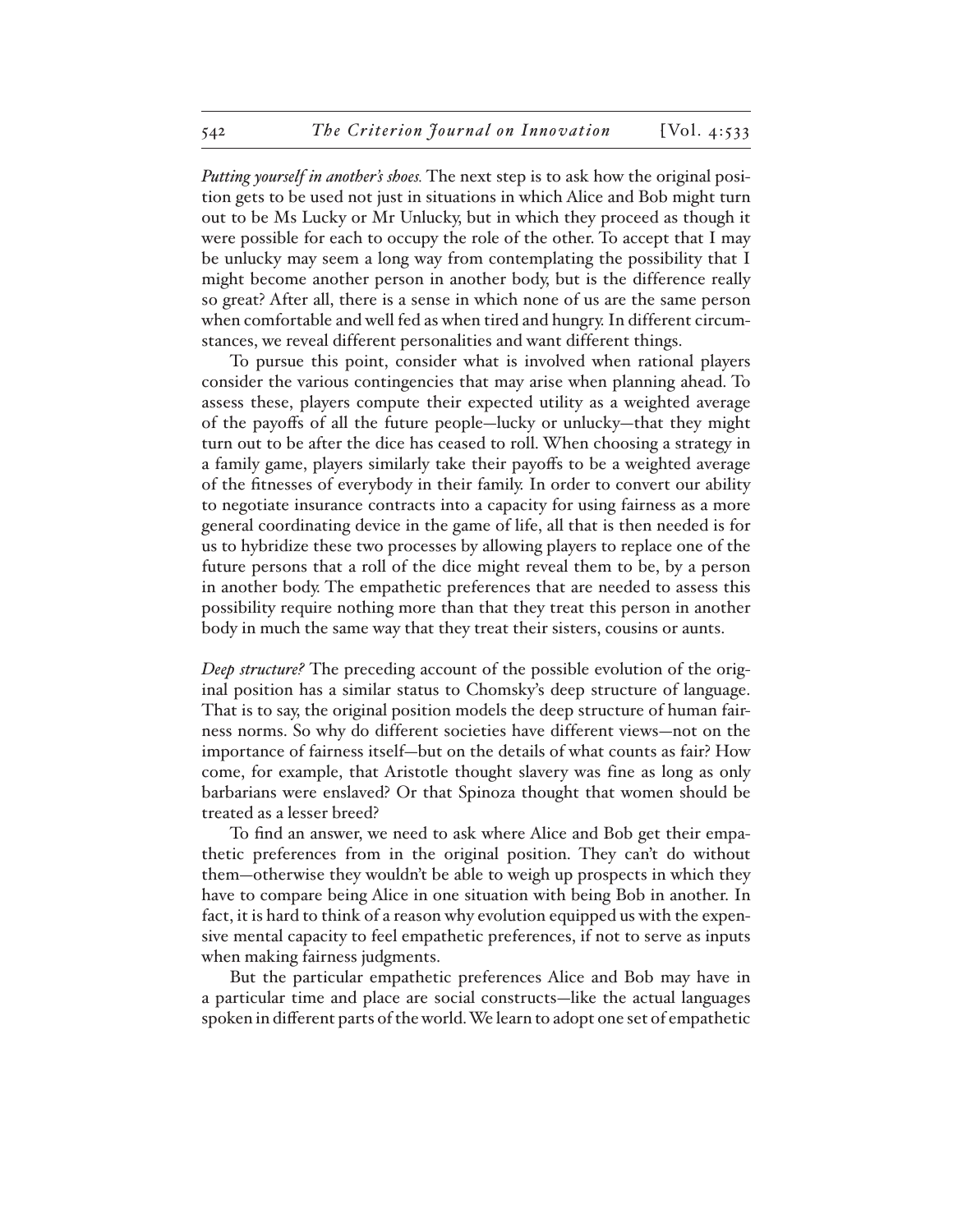| 2019] | Fairness | 543 |
|-------|----------|-----|
|       |          |     |

preferences rather than another by imitating the behavior of those we hope to emulate when we see them acting fairly. This is why Aristotle assigned a small social index to barbarians and Spinoza to women. They thought they were simply acting naturally, but they were actually the victims of the prejudices built into the social consensus of their respective societies—just as we are similarly the victims of the social prejudices built into our own social consensus today.

*Analogy with language.* The deep structure of language is universal in the human species and therefore presumably coded in our genes. But the languages spoken in different countries vary because the particular language spoken in a particular country is a product of social evolution—it depends on the cultural history of the people who speak it. The deep structure of language with which we are biologically programmed is necessary to allow babies to learn a language, but the particular language they learn depends on where they are brought up.

I think the same is true of fairness. We are biologically programmed with the deep structure of fairness, but the shape of the particular fairness norms we learn as we grow up is determined by the standard of interpersonal comparison that social evolution has crafted in the particular society in which we live.

David Hume said much the same thing about social norms in general. The Natural Laws to which writers of footnotes to Plato appeal are actually artificial in the sense that they are products of social evolution. What is natural is that we have such artificial laws. Similarly empathetic preferences are social constructs. What is determined biologically is that we are able to entertain such empathetic preferences.

### III. Utilitarianism or Egalitarianism?

If Alice and Bob use the original position to make fairness judgments, will they act like utilitarians or egalitarians? Harsanyi says the former and Rawls the latter.

Both Harsanyi and Rawls assume the existence of a social consensus on how interpersonal comparisons are to be made. This assumption trivializes the bargaining between Adam and Eve in the original position. They both have the same empathetic preferences and so will simply agree on whatever they both like best. We therefore might as well replace them by Carol. The result will then be utilitarian.

So how come Rawls claims the result will be egalitarian? He gets to this conclusion by replacing expected utility by the maximin criterion (so that Adam and Eve seek to maximize the utility of whichever of Alice and Bob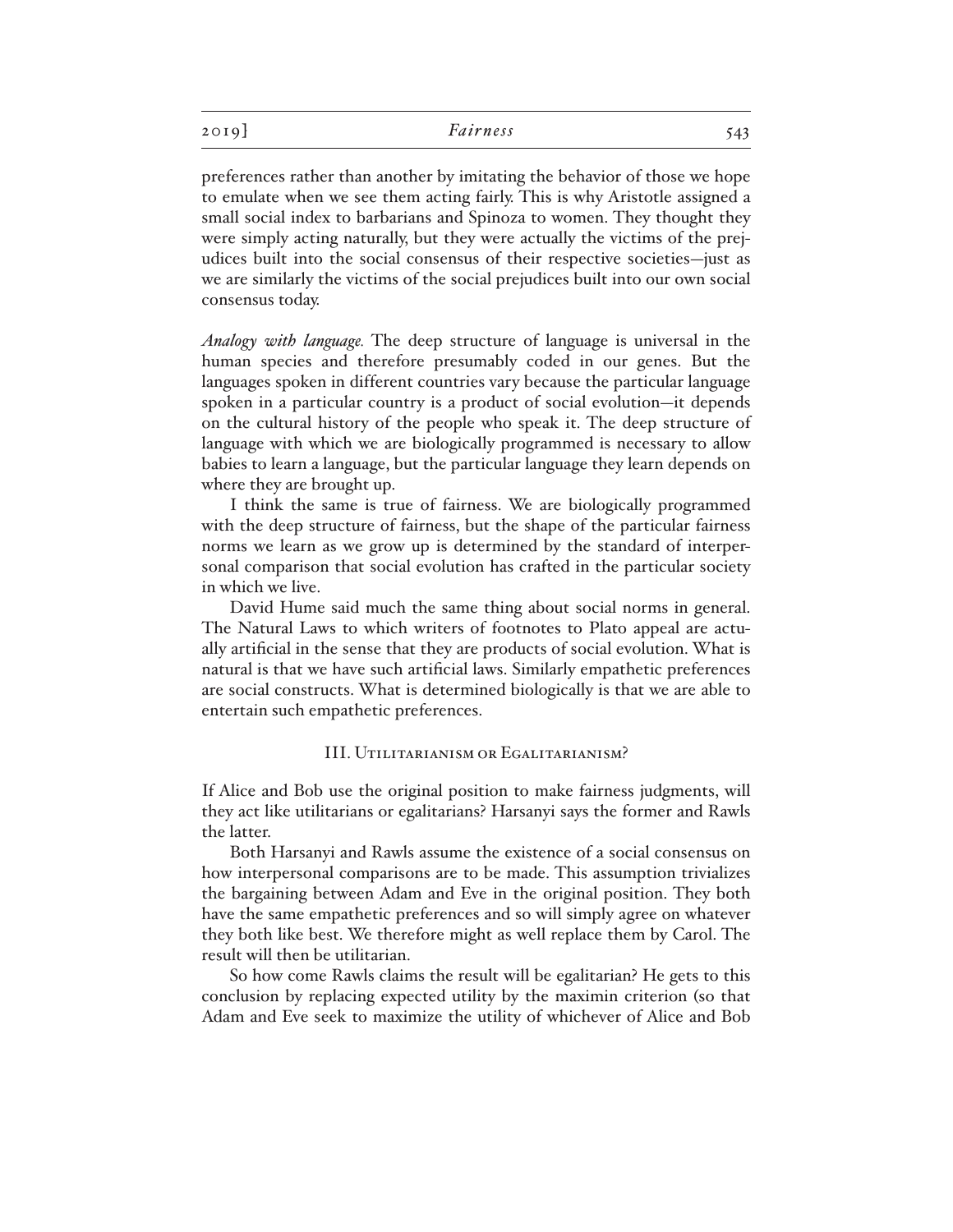ends up with the smaller utility in their agreed outcome). Egalitarianism follows immediately, provided that the set of utility pairs from which a fair outcome is to be selected is convex.<sup>2</sup>

I guess Rawls didn't understand how iconoclastic it is to reject Bayesian decision theory. If it is to be rejected in the small world of the original position, it would need to be rejected across the board. One might as well reject arithmetic because you don't like what it says about how much tax you owe! The real difference between utilitarianism and egalitarianism is to be found in asking why people honor fairness norms at all.

*Strains of commitment.* Allegorical statues representing justice take the form of a blindfolded matron holding aloft a pair of scales and a sword. Her blindfold can be taken to correspond to the veil of ignorance. She needs her pair of scales to weigh Alice's worth against Bob's. She needs her sword to chastise Alice or Bob if they decline to accept her judgment about what is fair. As Thomas Hobbes put it: Covenants without the sword are but words.

This blunt observation is typical of the irrepressible Hobbes. Traditionalists don't like it at all. They think talk of power in a moral discussion is totally misplaced. Harsanyi and Rawls thought the same. Their answer to the question of why fairness norms should be honored is to invent yet more skyhooks like such traditional skyhooks as Practical Reason, Moral Intuition, General Will, or Natural Law. Harsanyi calls his skyhook Moral Commitment. Rawls calls his Natural Duty—but later questions his own invention by writing at length on the "strains of commitment" that such notions impose on Alice and Bob. I am with Hobbes on this question. Gurus may tell us that we have a Natural Duty to play fair, but why should we listen? If Natural Duty doesn't promote fitness, evolution will pay no attention at all.

It is enforcement that distinguishes when egalitarianism applies rather than utilitarianism. The latter applies when the sources of authority invented by philosophers are replaced by a *real-world* external enforcement agency that compels obedience to whatever a fairness norm specifies. This is why it made sense for Carol to be a utilitarian when asked to reform the tax code. She had the government standing by to police her new code. How many people would report their taxes honestly if we relied on a taxpayer's sense of natural duty for this purpose? Cheating is widespread even with the government doing its best to stop it.

<sup>&</sup>lt;sup>2</sup> The reciprocity principle guarantees convexity provided that only equilibria of our repeated game of life are regarded as feasible.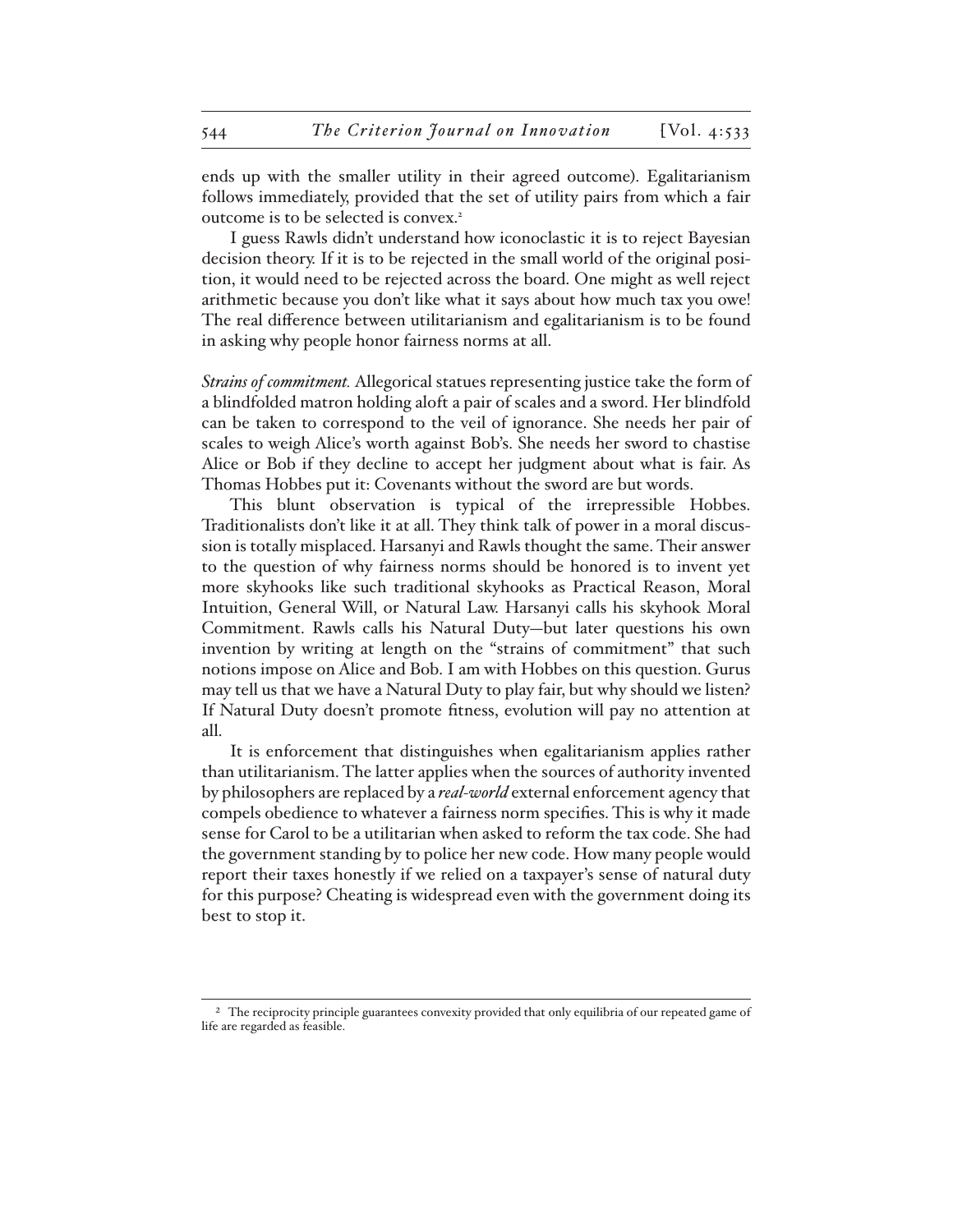| 2019 | Fairness |     |
|------|----------|-----|
|      |          | 545 |

*Self-policing fairness.* Why is egalitarianism appropriate when external enforcement is unavailable?

In talking about expanding circles, it was proposed in Part. II.B that we sometimes play real-life games as though bound by rules that don't actually apply. Such (largely unconscious) behavior can survive if it results in an equilibrium being chosen from those available in the game actually being played. However, the rules of the inner-circle game that survives as an equilibrium-selection device in the outer-circle game that is currently being played need to be realistic. We mustn't follow the tradition in philosophy of making up whatever rules confirm our prejudices. The inner-circle game must be a game that our ancestors would recognize as making sense in the environment in which they lived. In particular, it must operate in the absence of any external enforcement.

In examining the device of the original position from this point of view, there are three points at which external enforcement needs to be excluded:

1. The first point requires an appeal to the reciprocity principle of a previous chapter of my forthcoming book. The agreements envisaged as being reached in the original position must be viable as equilibrium outcomes in the ongoing game of life that Alice and Bob are actually playing. In particular, we must remember that property rights are a human invention. As David Hume explains, it is only by convention that you own your home, or your car, or anything else. John Locke tells us that we have a Natural Right to our own bodies, but as someone who invested money in the slave trade of his time, he should have known better.

2. The bargaining envisaged in the original position must be realistic. We mustn't cheat by inventing some fair process imported from the golden age of the poets. However, we can leave this issue until the next section, since our current assumption that Alice and Bob have the same empathetic preferences trivializes the bargaining problem.

3. It matters how we model the random event that determines which of Adam and Eve will turn out to be Alice and Bob when they supposedly emerge from behind the veil of ignorance. This very simple issue turns out to be the fulcrum on which a defence of egalitarianism turns.

*The lot causeth contention to cease.* The Book of Proverbs endorses the tossing of a coin to settle disputes. Adam and Eve do the same when considering who will be Alice and who will be Bob when they leave the original position. But the coin tossed in the original position is only hypothetical. When is this phantom coin tossed? How do they know which way it falls?3

<sup>&</sup>lt;sup>3</sup> The actual probability with which these two alternatives occur isn't significant, because we can absorb any deviation from our ongoing assumption that the two alternatives are equally likely into Alice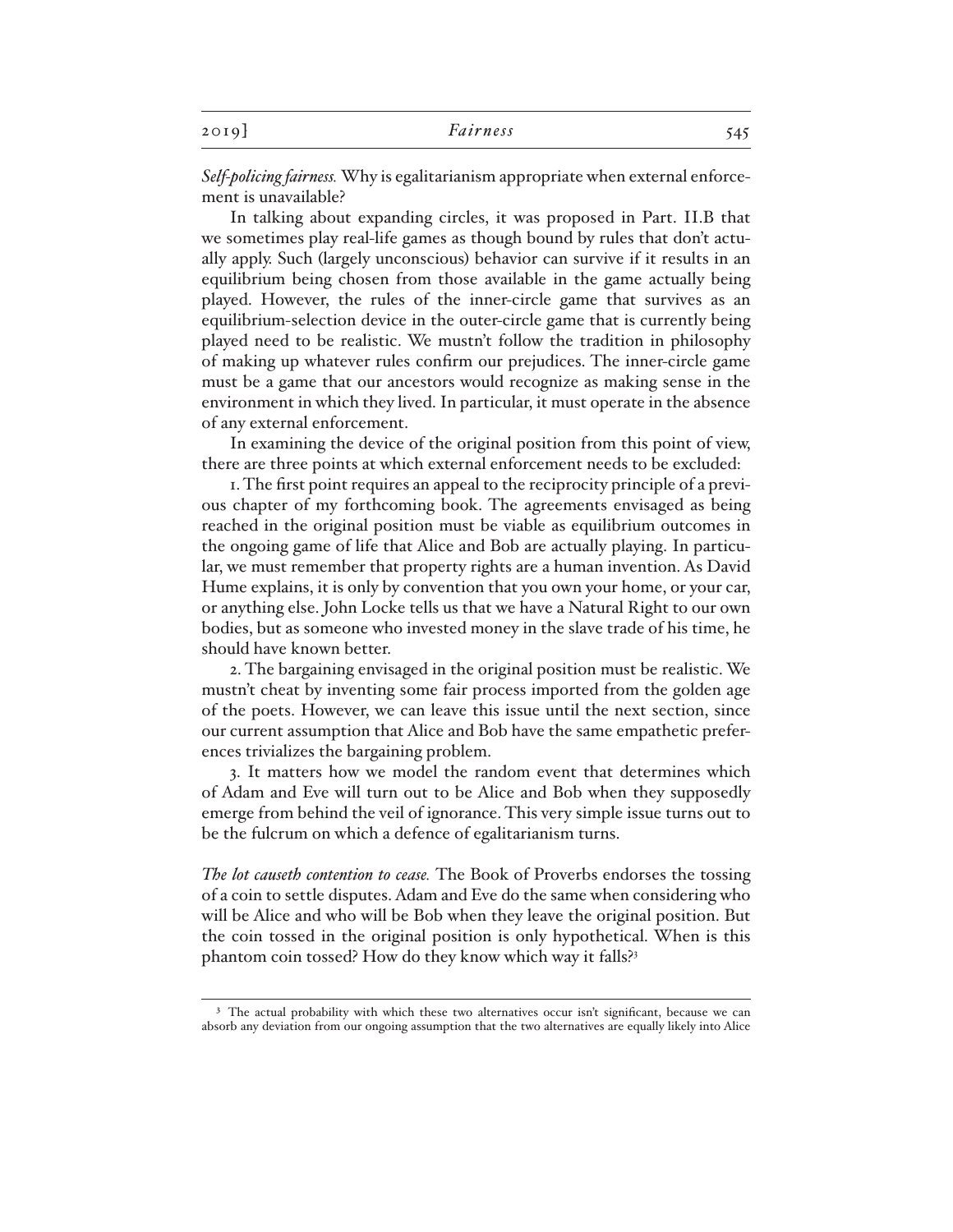In the following example, Alice and Bob both need a heart transplant, but only one heart is available. If the lives of both are regarded as equally valuable, then a utilitarian will be indifferent between giving the heart to Alice or Bob. But Alice would regard it as grossly unfair if the heart were then given to Bob on the grounds that he is a man—or because he is white or rich. Nor would she be at all mollified if told that she had an equal chance of being a man when the egg from which she grew was fertilized in her mother's womb. As a schoolboy, I was similarly made to sing the hymn that goes:

> *The rich man in his castle, The poor man at his gate, God made them high or lowly, And ordered their estate.*

The implication is that God tossed the coin that decided our social status, and so Alice has no just grounds for complaint in finding herself among the lowly.

Alice therefore cares a lot about *when* the phantom coin is tossed. If such a random event is to be used to determine who gets the heart, she will argue that a real coin should be tossed right now. If the coin falls in favor of Bob, she will be tempted to find arguments why this particular toss is unfair. So how is it possible to gain her unforced consent to honoring the fall of a coin that is only hypothetical?

The very simple answer is that for the original position to be viable without external enforcement, Adam and Eve must be indifferent between the coin falling heads or tails. Otherwise, if the original position were played for real, either Adam or Eve would reject the outcome and call for the coin to be tossed again.

*Egalitarianism justified!* When Adam and Eve have the same empathetic preferences—as we are currently assuming—the outcome of using the original position will therefore lead to the standard conception of an egalitarian sharing rule. Alice and Bob will get whatever share equalizes their empathetic utilities. When their shares are measured in terms of their personal utilities, these utilities will therefore be proportional to their social indices.

So we begin and end with Aristotle. He tells us first that the "sources and springs of friendship, political organization, and justice" lie within the family, and also that "What is fair . . . is what is proportional."

and Bob's social indices. Being a mighty hunter will therefore be one of the criteria that generate a larger social index.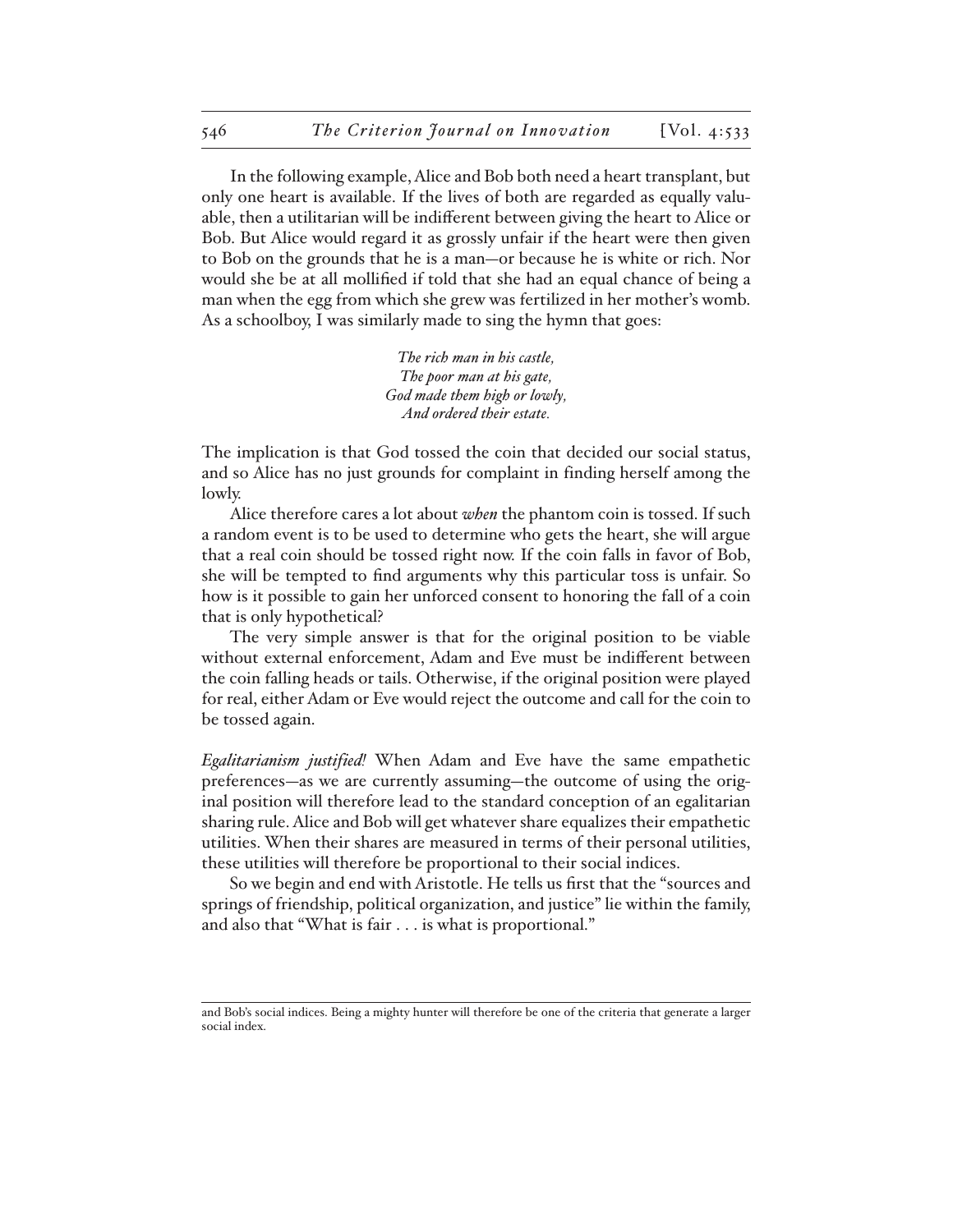# 2019] *Fair ness* 547

*When are people actually egalitarian?* The preceding argument for fairness norms having an egalitarian structure applies particularly well to the ancestral bands of hunter-gatherers in which evolution shaped the human way of being social. Anthropologists are solidly of the view that the sharing of food—especially meat—in such groups was very egalitarian. But we don't know to what extent such sharing could be modeled as proportional to a person's social index. It was only late in the day that anthropologists thought to measure how much different people got when meat was shared, and the available data is inadequate to settle the issue.

There are also laboratory experiments carried out by psychologists under the heading of "modern equity theory". Their theory is the same as the egalitarianism of this essay, but derived independently.4 The theory is said to be modern to distinguish it from Aristotle's observation that what is fair is what is proportional.

Do people honor egalitarian norms in the laboratory? The evidence is mixed. The theory does well in cases when Alice and Bob are said to have jointly invested in a business project and the time has now come to split the profits—which are then split in proportion to the size of each player's investment. The worst cases I know occur when Alice and Bob are friends or lovers. If psychologists are reading this, I hope they will consider new experiments on modern equity theory that pay closer attention to what counts as a reasonable correlate of utility in different contexts and what social indices may be in use.

Finally, I want to draw attention to some theoretical results from cooperative game theory in which axioms are proposed in an attempt to characterize what counts as fair. All the axiom systems of which I know that postulate full interpersonal comparison—of both the zero and the unit on Alice and Bob's utility scales—yield the same conclusion, variously called the egalitarian or proportional bargaining solution because it is identical to what we have been calling an egalitarian norm.

### IV. Achieving a Social Consensus

Why has evolution equipped us with the capacity to have empathetic preferences? So that we can make fairness judgments. When do they take the form of a weighted sum of Alice and Bob's personal utilities? When both are completely successful in their attempt to empathize with the other. So why aren't our fairness norms utilitarian? Because utilitarian norms require external enforcement. Why are our fairness norms egalitarian instead? Because

<sup>4</sup> For broadly philosophical discussions, see Graham F. Wagstaff, An Integrated Psychological and Philosophical Approach to Justice: Equity and Desert (E. Mellen Press 2001); George Caspar HOMANS, SOCIAL BEHAVIOR: ITS ELEMENTARY FORMS (Harcourt, Brace & World 1961).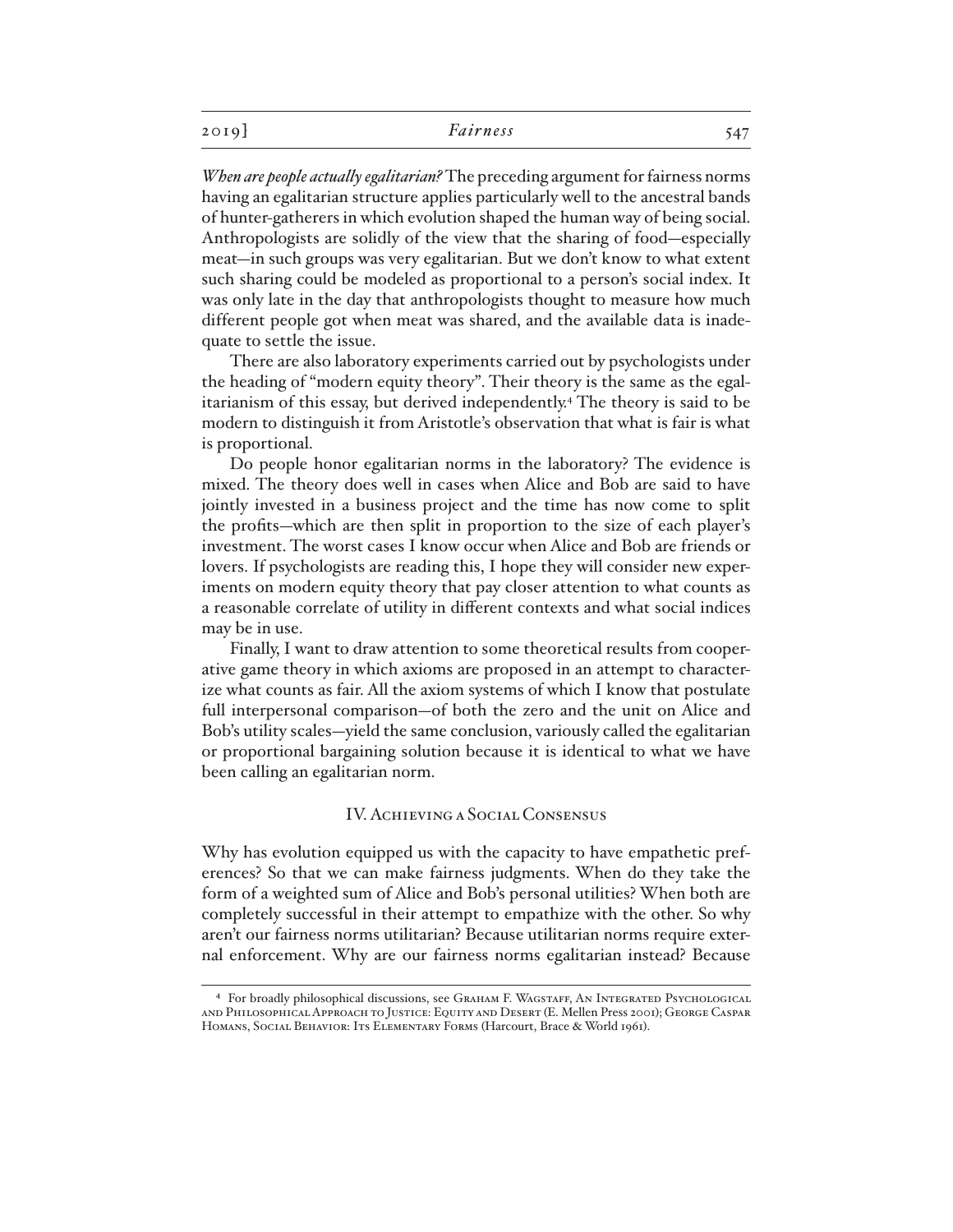when a social consensus on empathetic preferences exists, the only agreement in the original position that doesn't somehow rely on external enforcement equalizes their empathetic utilities. Why do we need the original position at all? Because it still works when there is no social consensus, and so Alice and Bob may have different empathetic preferences. Why will social evolution remove differences between our empathetic preferences when the original position is in use? That is the subject of this section.

*No secrets.* There is no depth to the answers given to these questions except for the last—provided that we are willing to go along with the assumption that Alice and Bob have no secrets from each other. This is a strong assumption in a modern society and it is doubtless because it often fails that we aren't more successful in using fairness to solve disputes. However, we shall continue to maintain the assumption in this section because without it we wouldn't be able to appeal to the following reasonably realistic model of bargaining when trying to work out what deal Adam and Eve will reach behind the veil of ignorance when they have different empathetic preferences. But we first need to be more careful about what kind of sharing problem Alice and Bob need a fairness norm to solve.

*Sharing Game.* A kind of sharing game was used as an example when comparing egalitarianism and utilitarianism in a previous chapter of my forthcoming book. We looked at the very different results of using these two conceptions of how fairness norms work in the case when Carol is asked to share a sack of flour between Alice and Bob. Essentially the same model of sharing is recycled here, but without Carol to provide a common standard of interpersonal comparison.

Anthropologists report that meat obtained by cooperative hunting in hunter-gatherer groups is commonly shared very fairly. But the problem of assessing the costs and benefits of such cooperative behavior will be abstracted away. When the benefits don't outweigh the costs, cooperative behavior won't evolve.

With this caveat, we might as well proceed as though Alice and Bob have come across a dead animal, and the question is how they are to share the meat. What would happen if they were unable to agree on how to share then matters. We have to deal with the problem envisaged by Epicurus when he said that fairness exists to coordinate behavior on some compromise as an alternative to getting into a fight. It is necessary to specify how Alice and Bob evaluate the (possibly violent) consequences of a failure to agree.

We can summarize these considerations by saying that they reduce the sharing question to what economists call a bargaining problem. This simply consists of a set of possible agreements and a disagreement outcome—often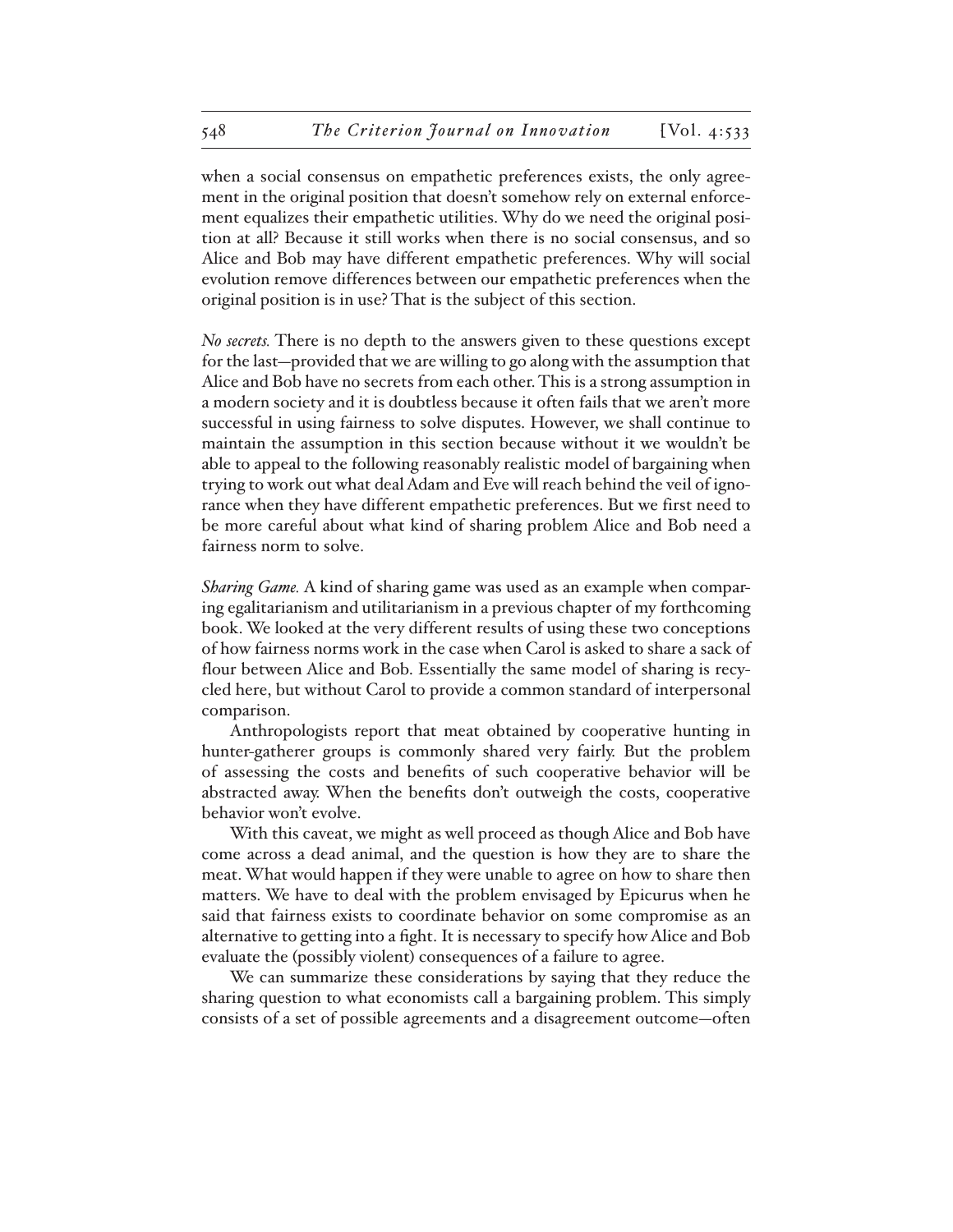| 2019 | Fairness | 549 |
|------|----------|-----|

called the status quo—from which Alice and Bob can depart only by mutual consent. Both the possible agreements and the disagreement outcome are represented by the expected utilities assigned to them by Alice and Bob.

*Bargaining.* The bargaining envisaged as taking place behind the veil of ignorance must be the ordinary kind of bargaining to which Alice and Bob are accustomed in real life.<sup>5</sup> How else could they predict what its outcome would be? So we don't want any fancy bells or whistles. We especially don't want any suggestion that only fair bargaining is allowed—otherwise our attempt to explain how fairness norms work would be circular. Plato's Thrasymachus would therefore have approved of the bargaining theory needed: the bargainers negotiate face-to-face, bringing to bear whatever power they may have at their disposal.<sup>6</sup>

The economic theory of bargaining invented by John Nash and Ariel Rubinstein for the case when the bargainers have no secrets from each other is therefore just what is required. To cut what could be a long story short, both their approaches lead to what is called the Nash bargaining solution.<sup>7</sup>

Rubinstein's bargaining model is the more realistic. In a simple version, Alice and Bob alternate in making offers on how to split whatever is available. The bargaining ends either when an offer is accepted, or some small probability event outside anyone's control interrupts the bargaining, in which case Alice and Bob are stuck with the disagreement outcome. This bargaining game has a unique perfect equilibrium that approximates the Nash bargaining solution when the interruption probability after each refusal of an offer gets small.

<sup>5</sup> I am making a fuss about this obvious point because the nearest orthodox philosophy that comes to the approach described here is DAVID GAUTHIER, MORALS BY AGREEMENT (Oxford Univ. Press 1986), in which he not only argues that cooperation is rational in the Prisoners' Dilemma, but invents his own theory of bargaining.

<sup>6</sup> In Plato's *Republic*, Glaucon gets short shrift when he proposes something like the reciprocity principle as the mechanism that holds societies together. On the other hand, Plato's fictional Socrates takes a lot of time over the easy task of refuting Thrasymachus when he absurdly suggests that talk of justice simply disguises the unbridled exercise of power.

John Nash is famous for his 1951 definition of a Nash equilibrium, although he was anticipated by Auguste Cournot in 1838. But Nash was truly original in his 1950 thoughts on bargaining, which economists at the time dismissed as a neglected branch of psychology. He gave a list of rationality assumptions that determine a unique outcome of a bargaining problem called the Nash bargaining solution—which is not at all the same thing as a Nash equilibrium. He supported this result by analyzing a simple bargaining model called the Nash demand game, in which Alice and Bob make simultaneous demands, which are implemented if jointly feasible and which result in the disagreement outcome otherwise. With a little uncertainty about what potential agreements are actually feasible, he found that all Nash equilibria of his demand game approximate the Nash bargaining solution. Economists largely ignored this discovery until 1982, when Ariel Rubinstein reported that his much more realistic alternating-offers bargaining game has a unique perfect equilibrium. My own contribution was to show that this unique bargaining outcome implements a generalized version of the Nash bargaining solution. All this is explained in my book *Playing for Real* with a minimum of mathematics, and in my *Natural Justice* with some diagrams substituting for equations. Since we are not using mathematics at all here, much of what I shall be saying will have to be taken on trust.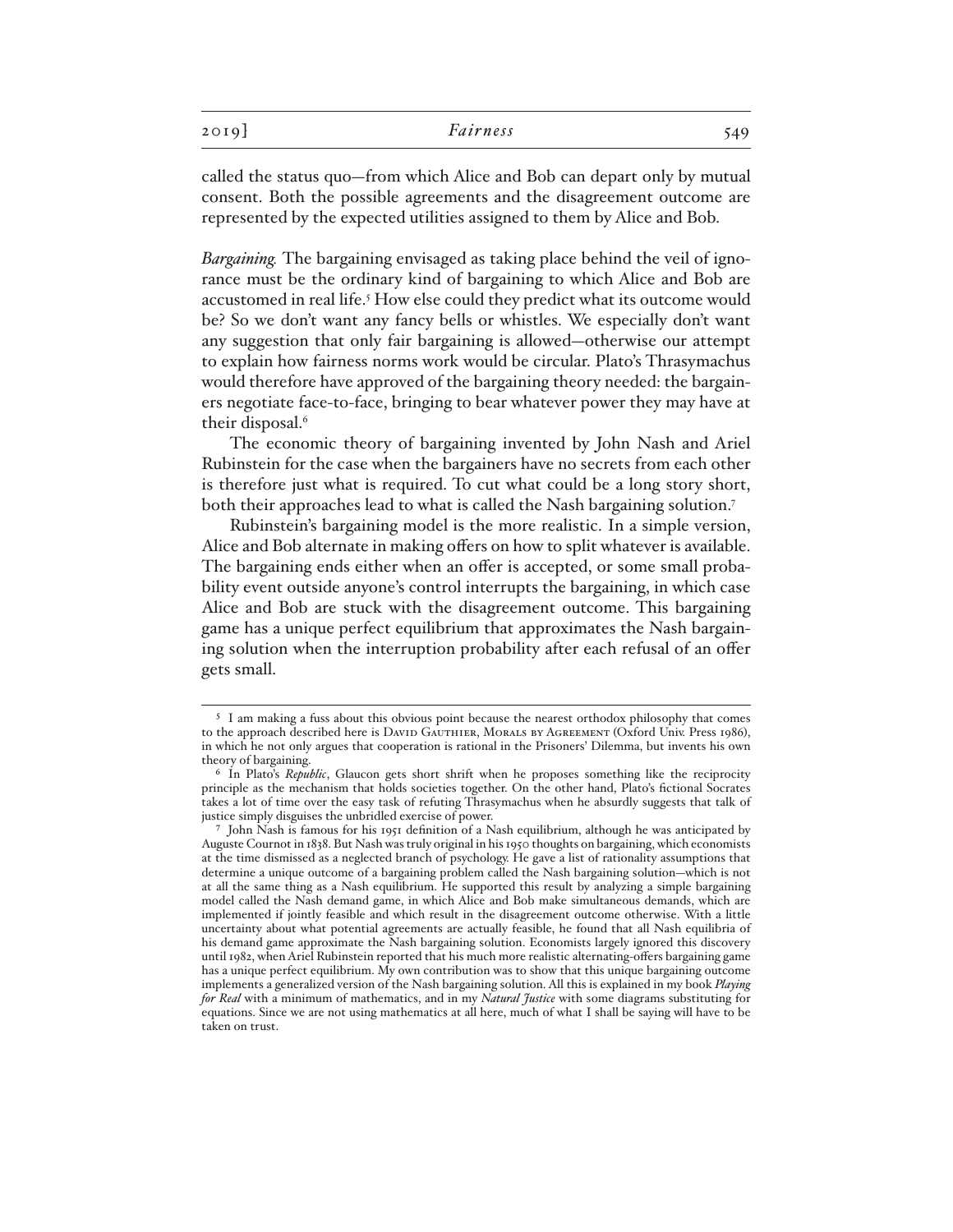A simple example may help give the flavor of how the Nash bargaining solution works. Suppose that Alice and Bob are a divorcing couple in dispute over who gets custody of their baby without the opportunity to appeal to a court of law. If they can't agree, the baby goes into an orphanage, which each regard as the same as the other getting the baby. Various compromises are available. They could agree to some time-sharing arrangement, but it is simpler to assume that Alice and Bob only consider agreements that say who gets the baby with what probability. The Nash bargaining solution unremarkably says that each will then get the baby with probability one half.

For this reason, some authors assess the Nash bargaining solution as if it were an attempt to characterize a fair arbitration scheme, but this is to miss the point altogether. It is totally without virtue as a fairness criterion because it remains the same however we compare Alice and Bob's personal utility scales. This is easy to see in the preceding example. Alice may love the baby very dearly and Bob hardly at all. If so, it wouldn't be fair that Bob should have an equal chance of getting the baby—which is why King Solomon had to find a way of determining who loved the baby best in his famous judgment.

*Why play fair when you could bargain?* In modern times, people use fairness norms when the number of players is too large or communication is too difficult for bargaining to be practical, or else because the cost of bargaining in time and trouble is too high. Sometimes an attempt at bargaining would be punished by the disapproval of onlookers—as for example at a dinner party when a dish in short supply is being shared. Fairness is often mentioned in questions of public policy, but this is mostly just for rhetorical purposes.

Things were more interesting in ancestral times. It seems likely that fairness is as ancient as language—perhaps more ancient. If so, then bargaining wasn't available as an alternative coordinating device. The other obvious alternative to fairness is leadership, but the hunter-gatherer societies that survived into modern times had no leaders. In fact, the punishments inflicted on tough guys who sought to dominate their fellows were sufficiently severe that anthropologists report that everybody understood that it was wise not even to give the impression of being bossy. Fairness was therefore much more important in human ancestral societies than it is to us—which goes a long way to explaining why their egalitarianism came as a surprise to early anthropologists.

*Modeling social evolution.* It is time to outline how social evolution might generate a social consensus on how interpersonal comparisons are made. Nothing profound is involved. People mostly have the same empathetic preferences for the same reason that teenagers who hang out together dress similarly and like the same kind of music—or that traditional philosophers all admire Plato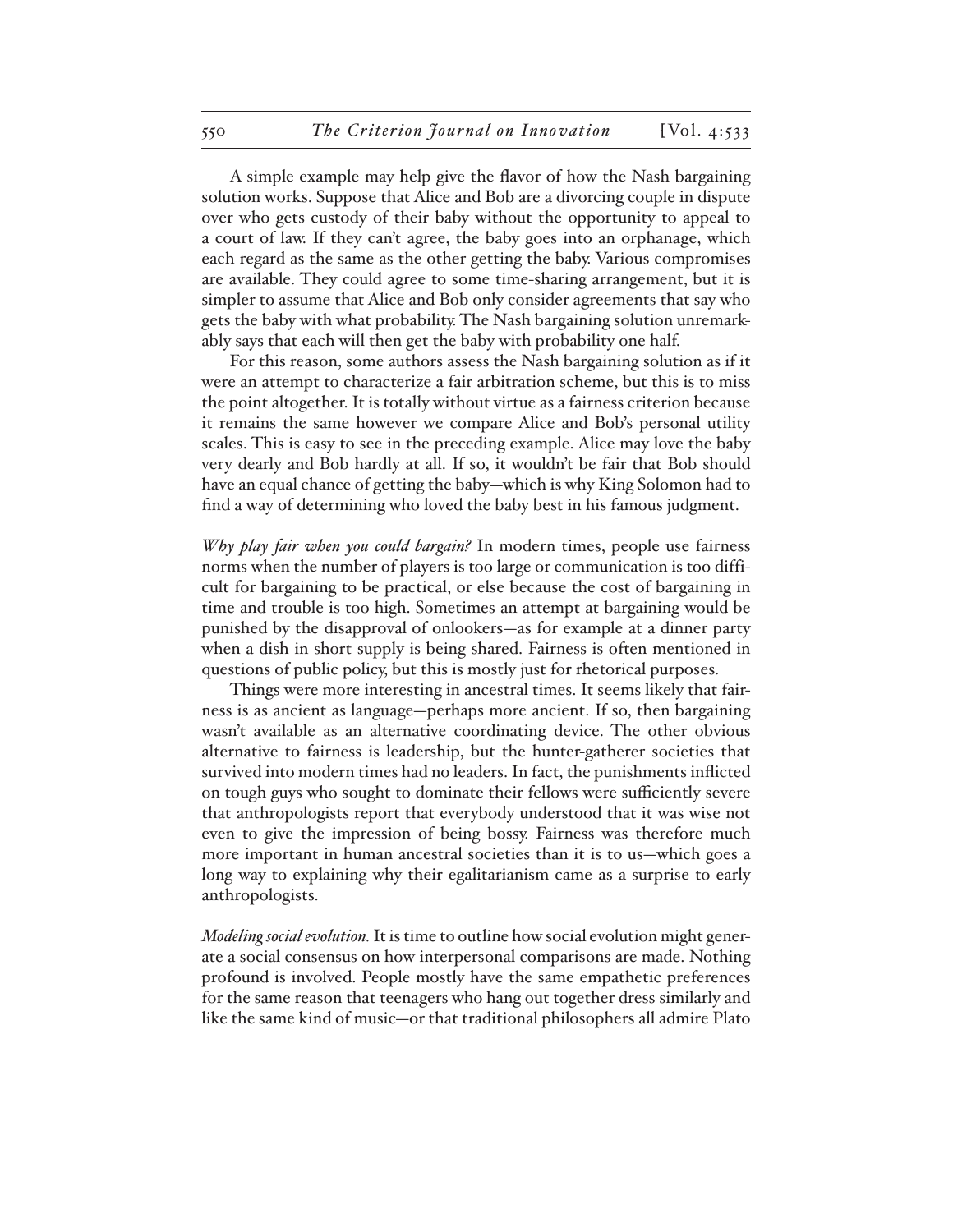| 2019] | Fairness | 551 |
|-------|----------|-----|
|       |          |     |

and Kant—because the way to get ahead is to copy those who seem to have got ahead already. The following outline of a model fleshes out this story, but nothing much will be lost by skipping forward to Part V.

*Memes.* Richard Dawkins introduced the word *meme* to serve as a substitute for *gene* when biological evolution is replaced by social evolution. I don't think it helpful to pursue the biological parallel too closely, so my use of the term is better understood in the sense in which it has entered popular culture.

I treat empathetic preferences as memes propagated by imitation. Alice and Bob unconsciously alter their empathetic preferences if they would do better in terms of their personal utilities when the original position is used by copying the empathetic preferences of others. The players' strategies in the underlying evolutionary game then correspond to their (largely involuntary) choices of different standards of interpersonal comparison. At a Nash equilibrium of this evolutionary game, neither Alice nor Bob will have an incentive to switch from their current standard of interpersonal comparison to one they see being operated by others.<sup>8</sup>

*Social consensus achieved!* It turns out that the evolutionary process just described results in Alice and Bob ending up with the same empathetic preferences, and so they will agree on what social indices should be assigned to different types of people. We can therefore recycle our earlier analysis in which the existence of a social consensus was taken for granted. In particular, we should expect to see egalitarian fairness norms in operation in situations where no external enforcement agency is available.

*Evolution erodes the moral content of norms?* An equilibrium in empathetic preferences encapsulates the cultural history of a society that led people to adopt one standard of interpersonal comparison rather than another in a particular context. Traditionalists don't like the fact that this history will largely be shaped by the way in which power is distributed in whatever society is under study. In their fairy stories, power can't be relevant to how moral norms are shaped—morality is a substitute for power! Their worst fears are apparently confirmed when they learn the conclusion to which our current evolutionary model leads.

If the underlying sharing game Alice and Bob play in real life was always the same, social evolution would shape their empathetic preferences so that the egalitarian norm coincides with the Nash bargaining solution of the

<sup>8</sup> My book *Natural Justice* explains why different ways of modeling the imitation process can lead to different definitions of an empathy equilibrium. The more refined definition considered there requires that neither Adam nor Eve in the original position have an incentive to misrepresent their empathetic preferences when these are evaluated using the empathetic preferences that Alice and Bob actually hold. The refined definition leads to the same conclusion as the cruder version of the text.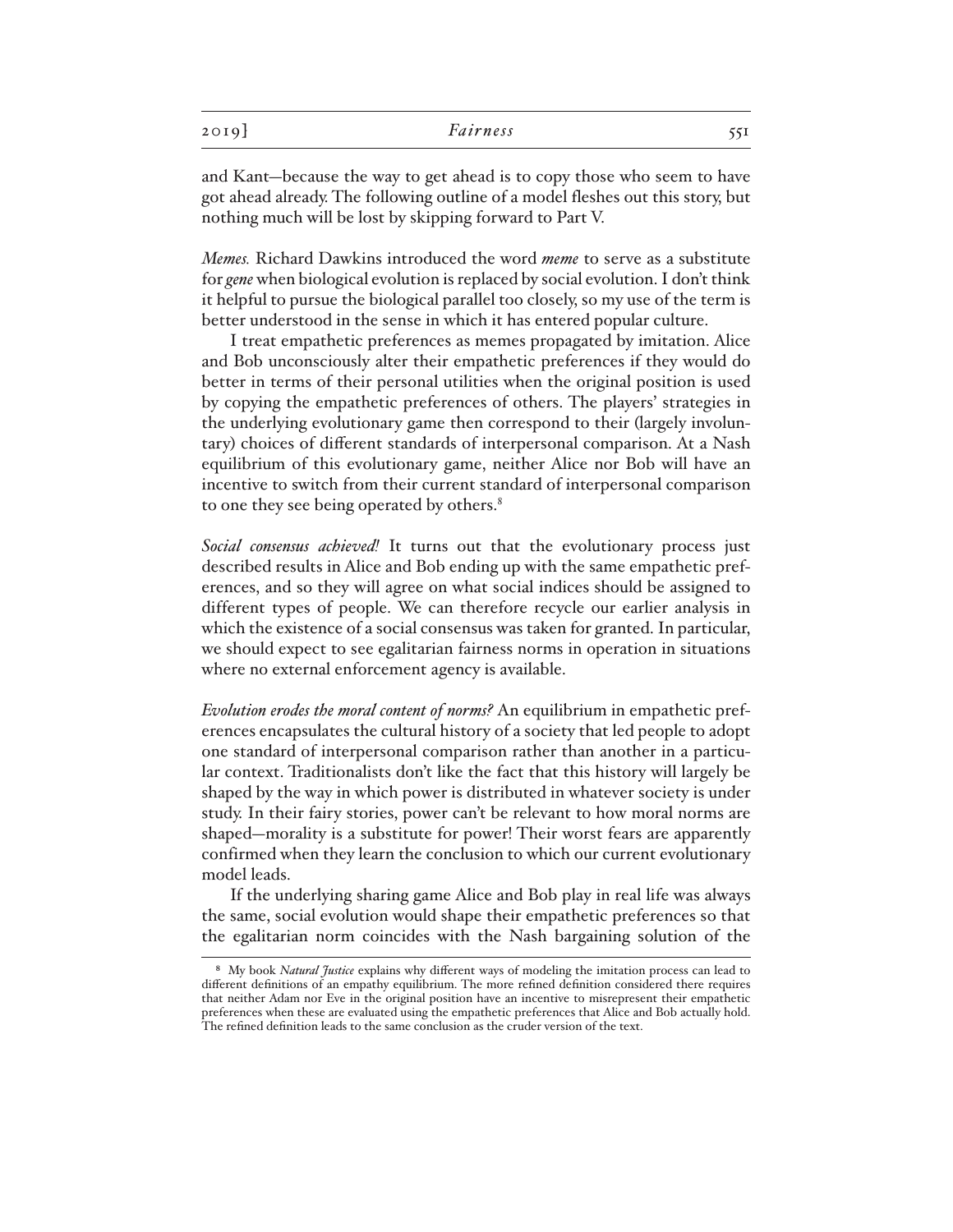sharing game.9 But the Nash bargaining solution has no virtue as a fairness norm.

Does this mean that the traditionalists are right to argue that evolution and morality are like oil and water in that they cannot be mixed? It certainly does mean that we can't expect the kind of morality that evolved for use in real-life situations to coincide with traditional fantasies, but it doesn't imply that we can throw away fairness norms in favor of implicit bargaining models. The reason is that we use the *same* fairness norm to solve many *different* sharing games in real life.

In our simple model of social evolution, Alice and Bob's empathetic preferences will evolve so that the egalitarian norm of the historically *average* sharing game coincides with the Nash bargaining solution. In other sharing games—especially those that are unusually asymmetric or that incorporate relatively new technologies—the egalitarian outcome won't look like the Nash bargaining solution at all.

Traditionalists who think that empathy matters at all may therefore continue to complain that they don't like the way empathetic preferences are shaped by social evolution, but they can't simultaneously complain that they have no role in the fairness norms we use in real life. The needy will get more in contexts where hunger is an issue. The rich will pay higher taxes. And so on.10 If such conclusions didn't follow, we wouldn't have come anywhere near explaining how evolution shaped our intuitions of how fairness works.

For those with a scientific background, the model has the additional merit that it provides a theoretical way of predicting what standards of interpersonal comparison different evolutionary histories will generate. All we need to do in principle is to work out the Nash bargaining solution of the historically average sharing game, and then choose Alice and Bob's social indices so that this coincides with the egalitarian outcome. As with much else, easier said than done!

*Local justice.* As Epicurus explained, justice is the same for all at any particular time and place, but may vary between different times and places—a fact that has been widely documented.<sup>11</sup> But one doesn't need to look very far to see

<sup>9</sup> In which case, both norms also coincide with the utilitarian norm. So social evolution will lead both egalitarians and utilitarians to the same standard of interpersonal comparison. Perhaps this is why Harsanyi and Rawls favored similar reforms in private conversation, although espousing very different ideas on how societies should be organized.

<sup>10</sup> My *Natural Justice* pursues the impact of changes in need, effort, ability and status on a person's social index by looking at how altering suitably defined versions of these notions changes the historical average sharing game.

<sup>&</sup>lt;sup>11</sup> *E.g.*, Jon Elster, Local Justice: How Institutions Allocate Scarce Goods and Necessary Burdens (Russell Sage Found. 1992); H. Peyton Young, Equity: In Theory and Practice (Princeton Univ. Press 1994). It is usually taken for granted that the standard of interpersonal comparison is universal, and so the differences are attributed to the method used to compute a fair outcome. In the approach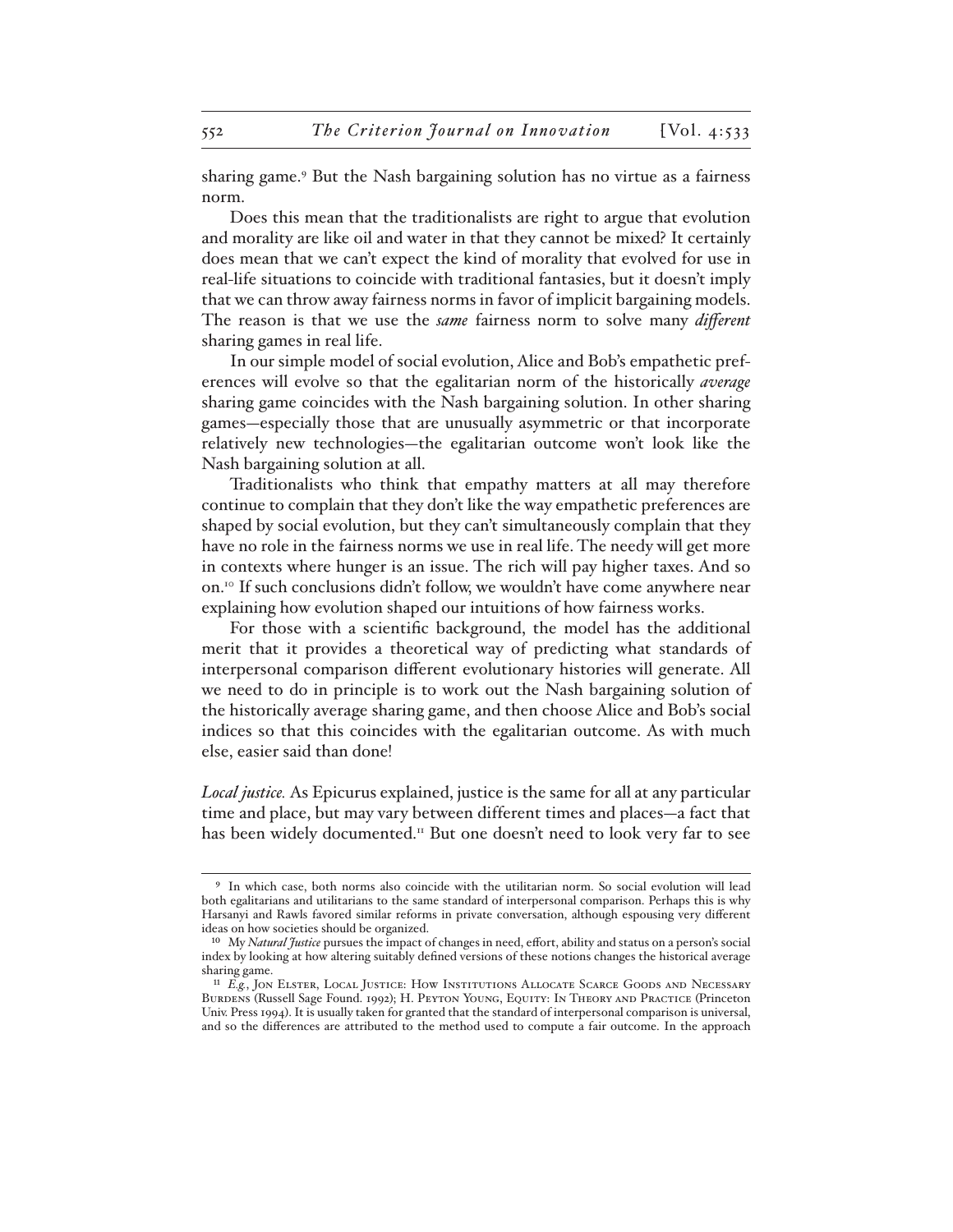| 2019] | Fairness | 553 |
|-------|----------|-----|
|       |          |     |

that we take this for granted when making fairness judgments. For example, everybody agrees that need is what matters when assigning food stamps, but merit is what counts when awarding Nobel prizes.

In our evolutionary model, this phenomenon is captured by asking who Alice and Bob copy when adjusting their empathetic preferences. If they only copy people they see operating the original position in a particular context, then the standard of interpersonal comparison that evolves in that context needn't resemble the standard that evolves in other contexts.

### V. Social Contracts

I hope the discussion so far has at least made it plausible that evolution could have generated the fairness norms that actually get used in real life for solving small-scale coordination problems. Just as it would have been better if evolution had made us stronger and cleverer, so it would perhaps have been better if evolution had made our social life more like that of bees and ants, but we are stuck with what evolution actually made of us.

But we aren't altogether helpless victims of our evolutionary history. Our big brains evolved partly so that we could chip flint to make stone tools, but we used these tool-making skills to create modern technology. Our big brains also evolved to allow us to live amicably together in small societies without anyone ordering us around. Perhaps we can similarly use these social skills to learn to live together more amicably in large societies.

*Scaling up?* Can we learn to use the fairness norms that evolved for small-scale applications to solve large-scale problems? In doing so, we must put aside the grandiose aspirations of writers of footnotes to Plato. They have been telling us to ignore what evolution made of us for more than two thousand years without any notable success. The fairness norms we actually use in real life aren't shadows cast by some absolute noumenal world; they are simply social tools washed up on our evolutionary beach. If enough of us sufficiently near the levers of power want to use them to improve how big societies work, let us just get on and do it. We don't need to invent the kind of metaphysical justifications that traditionalists think necessary. It is enough that we want to do it. Perhaps we would want to do something else if our histories—both personal and social—had been different, but so what?

defended here, the original position is assumed to be universal, and the differences attributed to variations in the standard of interpersonal comparison.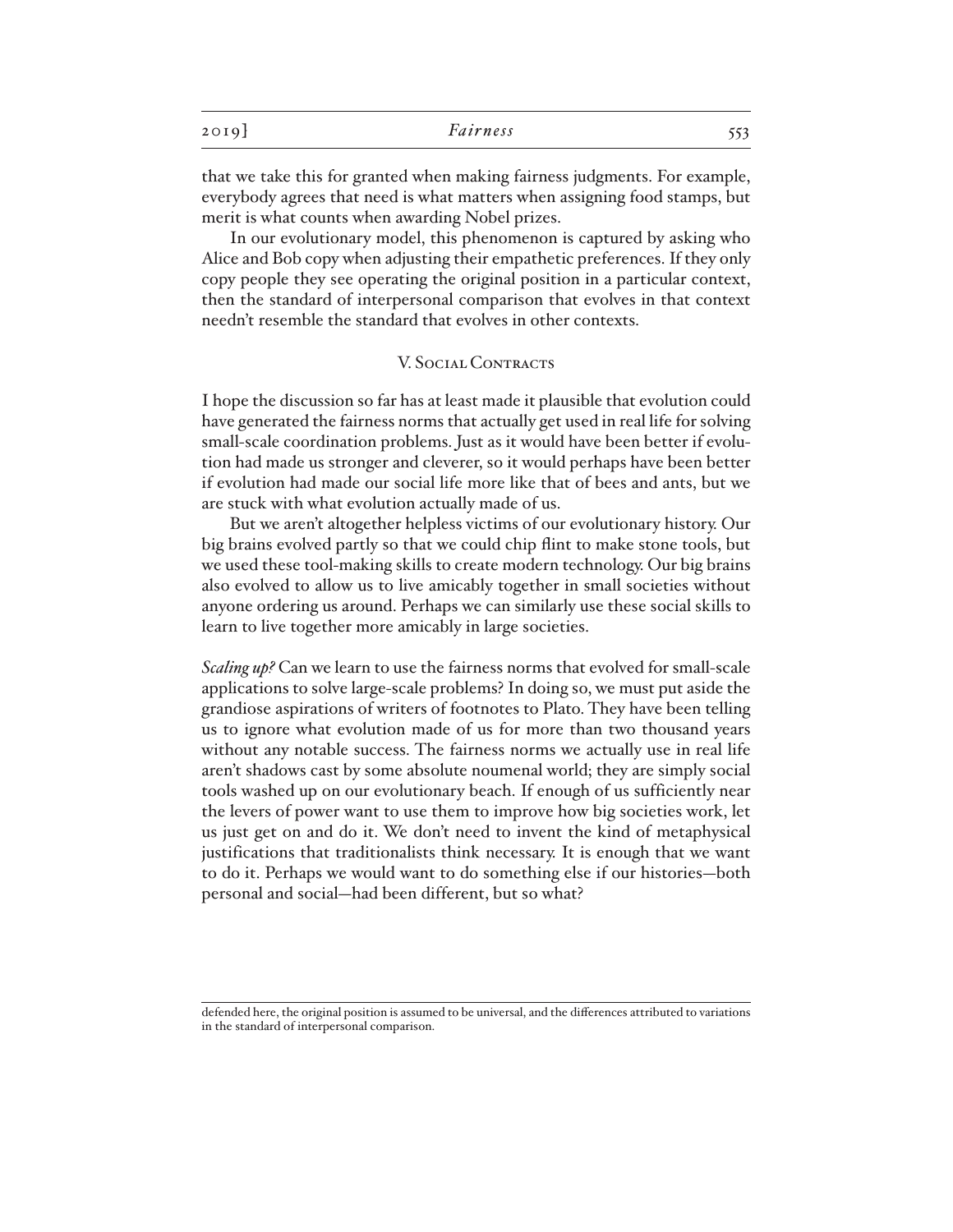### *A. Traditional Social Contracts*

Before exploring the possibility of using egalitarian fairness norms to improve our current social contract, it may be helpful to look at some of the traditional approaches to thinking about social contracts. Two aims need to be distinguished. Epicurus would have approved of the first. It seeks to explain how societies came to be as they are without inventing metaphysical skyhooks. He would have been less enthusiastic about the second aim, which is to justify replacing our current social contract with some utopian alternative. He would have been even less enthusiastic about how the utopian aim is often muddled with the historical aim.

*Social contracts as historical constructs.* The original philosophical approach was to suggest that the rules which govern our moral and political behavior were agreed at some ancient conclave, whose authority we are still somehow obliged to honor. David Hume wrote an essay condemning this notion of an "original contract". Why are we be bound by agreements made at such a conclave? Where is the evidence for such an ancient conclave anyway?

Hume accepts that talk of an ancient conclave may stand in for a history of lesser coordinating innovations that gained general acquiescence over time, but points out that the histories of actual constitutions are largely accounts of usurpation, conquest and rebellion. He has no time at all for the fiction that we could somehow be bound by some historical agreement of whose very existence we have no knowledge.

How are Hume's criticisms of the idea of the original contract to be reconciled with his much admired views on reciprocity and the evolution of conventions? We must remember that Hume didn't have modern game theory at his disposal, and so didn't realize the extent to which the reciprocity principle can be used to sustain cooperative equilibria in repeated games. When operating such cooperative equilibria, we don't need to invent metaphysical reasons to justify our behaving cooperatively because, most of the time, it is in our long-run self-interest to do so.

Nor did Hume know of Darwin's theory of evolution. He says somewhere that species never change. So when he speaks of history, he isn't referring to evolutionary history. If we ignore ephemeral aspects of social contracts, like which family counts as royal or which side of the road on which to drive, his analysis is therefore unproblematic for the scientific approach to social contracts pursued in my forthcoming book—which I hope goes some way toward fulfilling the aspirations of the early social contract theorists like Grotius and Pufendorf whose ideas Hume was criticizing.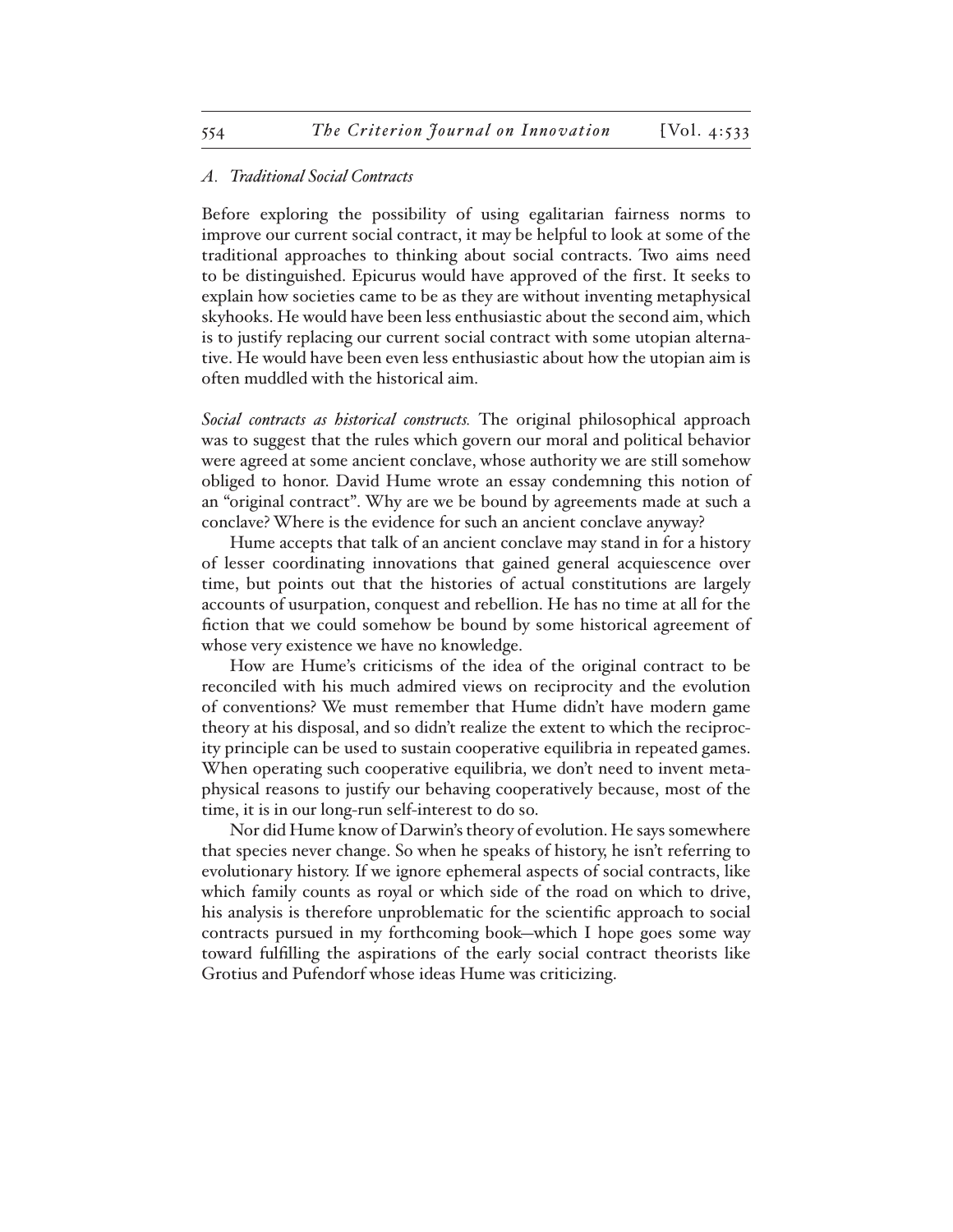# 2019] *Fair ness* 555

*Social contract theory as a political tool.* The idea of a social contract was a hot topic for David Hume because of its use by the Whigs of his day in opposing the Tories. The Tories were conservatives who favored retaining the traditional British monarchy because they thought this is how things had always been. The Whigs argued that governments operate by mutual consent of the governed, and so kings can legitimately be replaced if this consent is lost.<sup>12</sup> The Whigs were inspired by the social contract ideas of John Locke. The Tories didn't feel the need for any philosophy, but they could have appealed to Thomas Hobbes, whose earlier social contract theory defended the authority of kings.

Looking back, it is plain that social contract theorists like Hobbes and Locke began with their favored conclusion and invented whatever philosophical arguments took them to where they wanted to go—rather like Plato when he tacked on as an afterthought the idea that his idealized Spartan constitution could be deduced from his ramshackle definition of justice. In the disputation that followed, the explanatory aspirations of the earliest social contract theorists were lost sight of altogether.

*Hobbes' social contract.* Thomas Hobbes (1588–1679) was a royalist who thought the rebels in the English Civil War irrational to prefer the brutality of the war to submission to the king. His *Leviathan* idealizes this political position by comparing the safety to be found in accepting the role of a cog in an authoritarian social machine with what he called the *state of nature*, which he famously characterized as a "war of all against all" in which life is "poor, nasty, solitary, brutish, and short". Everybody would doubtless agree if this were indeed the choice!

However, the immediate point is that the imaginary history of the human race that Hobbes invents is just a fable, but crooked thinkers often contrive to treat it as though it were intended to be taken literally while offering the faintest of praise for Hobbes' magnificent *Leviathan*.

*Locke's social contract.* John Locke (1632–1704) was even more of an empiricist than Hobbes. His idea that the human mind is a blank slate on which experience can write anything whatever continues to be popular with utopians in spite of all the objective evidence to the contrary from biology and neuroscience. His contribution to social contract theory can be seen as a philosophical justification for replacing the outdated morality of medieval Christianity

<sup>&</sup>lt;sup>12</sup> The Whigs are traditionally associated with the Glorious Revolution of 1688, in which the Catholic and authoritarian James II was expelled in favor of the Protestant and constitutionally minded William III. American history also boasted a Whig party, broadly similar in character to its British counterpart. It was vocal in its opposition to Andrew Jackson's authoritarian innovations in the use of the presidential veto. Before joining the newly emergent Republican party, Abraham Lincoln was a Whig, but modern Republicans have largely forgotten their whiggish roots.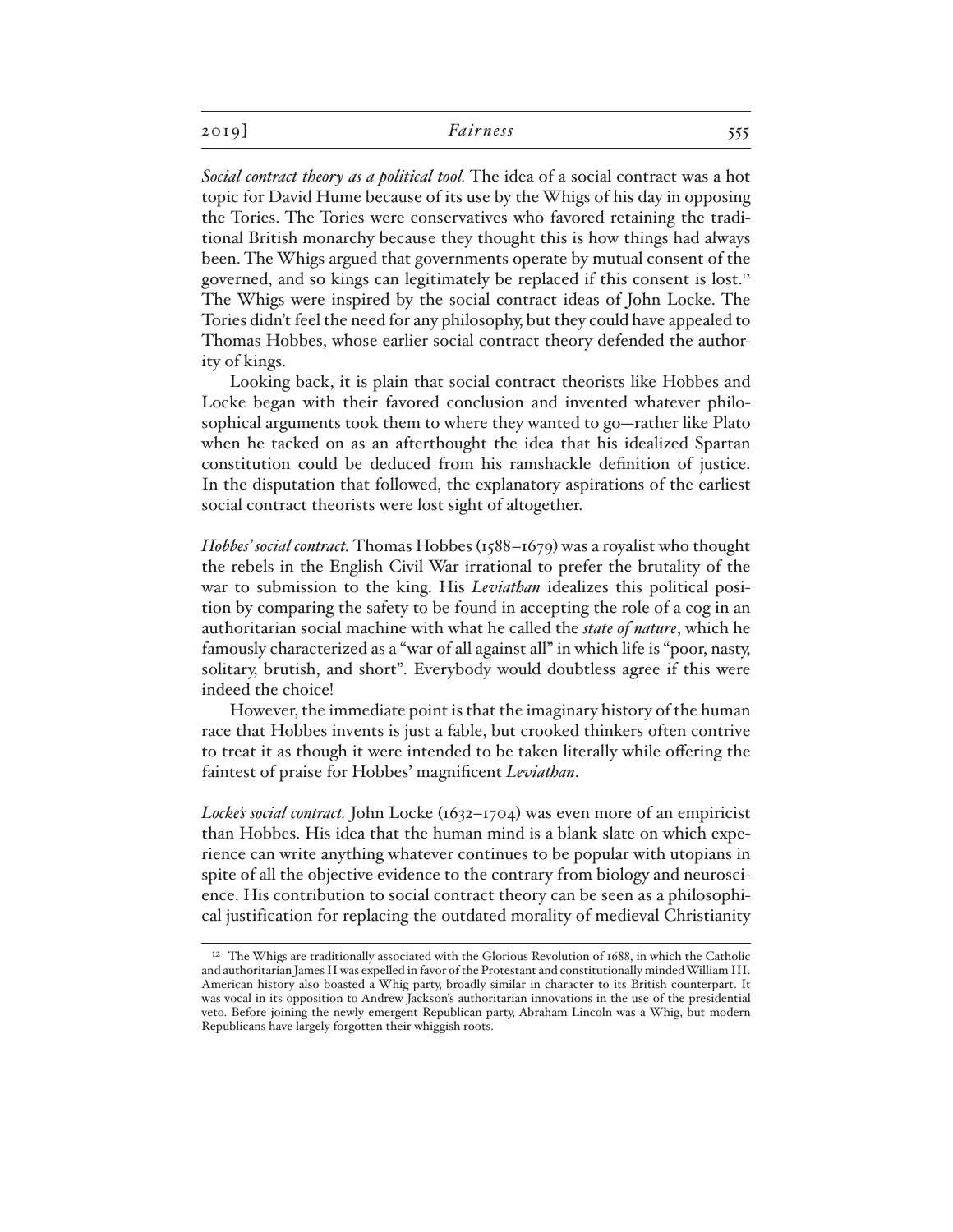by a morality more suited to the new commercial age in which he lived. In politics, these ideas became the bedrock on which British opposition to the unbridled authority of kings was based.

His fable of the origins of the social contract is perhaps best seen as a story of how a liberal constitution might have arisen in an ideal world. He introduces the skyhook of Natural Rights<sup>13</sup> according to which "No one ought to harm another in his life, health, liberty, or possessions". Property rights can then only be transferred in a civilized way. They are originally acquired by mixing one's labor with property in a state of nature that precedes ownership, provided "enough and as good is left in common for others".14

*Rousseau's social contract.* Bertrand Russell is doubtful whether Jean-Jacques Rousseau (1712–1778) can be considered a philosopher at all. But whatever his genuine merits as a philosopher, his writings have arguably been more influential than the writings of the rest of the philosophy profession put together. He was for the Jacobins of the French Revolution what John Locke was for the earlier Whigs across the English Channel, but written very much larger. Perhaps equally important, he marked the moment in which a wave of irrational romanticism began to displace the values of the enlightenment.

Rousseau's arguments in support of his social contract theory seem to me largely cosmetic. In his romantic state of nature, we were noble savages wandering at peace with the world in the primeval forest, but although we were "born free", we are now "everywhere in chains". His solution to our decline from his blissful state of nature is to persuade us to honor the General Will. To articulate the General Will, we need someone with sublime wisdom: otherwise we might get stuck with the Will of All, which is not at all the same thing. On the contrary, the wills of all citizens must be brought into accord with the will of this mythical sage.<sup>15</sup> I guess this is what Robespierre thought he was doing when presiding over the Terror after the French Revolution.

Immanuel Kant absurdly idolized Rousseau as the "Newton of the moral world", but I hope I will be excused from discussing what Kant's categorical imperative supposedly implies about social contracts.

<sup>13</sup> As for the Rights of Man, the tyrannical Maximilien Robespierre tells us that "Any law that violates the inalienable rights of man is essentially unjust and tyrannical; it is not a law at all." It is inadequate to say that such talk of inalienable or imprescriptible Natural Rights in documents like the 1789 French Declaration of the Rights of Man is nonsense: to quote Jeremy Bentham, it is "nonsense upon stilts".

<sup>14</sup> John Locke, Two Treatises of Government (1689). Written in opposition to John Rawls' *Theory of Justice*, Robert Nozick's *Anarchy, State and Utopia* uses Locke's defence of a liberal constitution to defend a decidedly illiberal form of libertarianism.

<sup>15</sup> Jean-Jacques Rousseau, Du Contrat Social [The Social Contract] (1762). David Hume selflessly helped Rousseau when this seriously neurotic show-off was banished from France, but his reward was to be accused of plotting against him. Rousseau's *Confessions* tells us that he abandoned his five babies one by one on the doorstep of an orphanage. Perhaps this is why his book *Emile* is so hilariously unrealistic about the realities of bringing up a child to be a good citizen.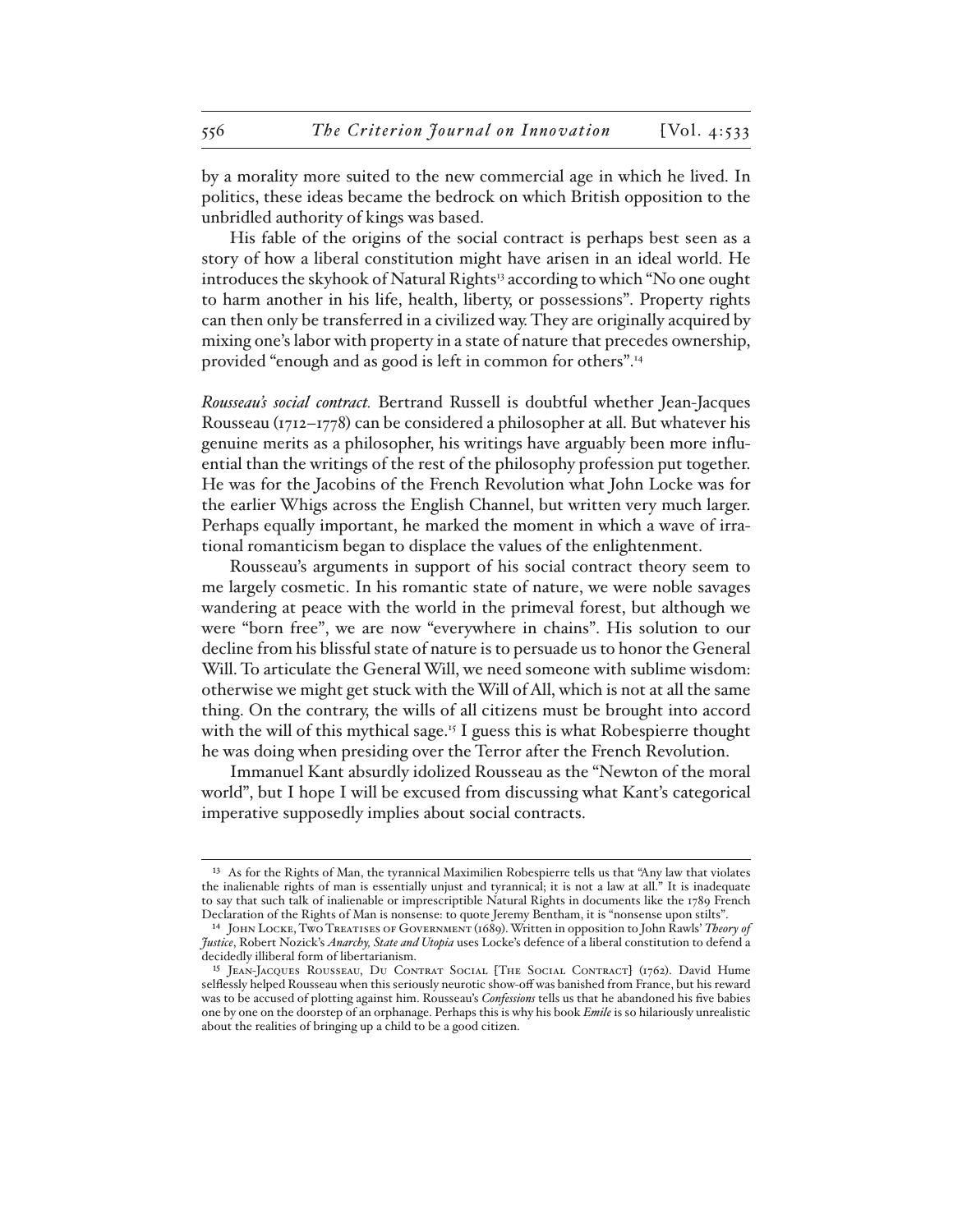# 2019] *Fair ness* 557

*Rawls' social contract.* John Rawls tells us that his theory of justice is in the tradition of Locke, Rousseau and Kant. In the rest of this essay, I argue that Rawls' moral intuitions are better seen as idealizations to whole societies of the fairness norms that we observe being used to solve small-scale coordination problems in our everyday lives, and to which the early part of this essay was devoted. I think that all moral philosophers really get their intuitions from the same source, but Rawls is one of the few who isn't led badly astray by their belief that they have a hotline to some metaphysical world available only to those gifted with sublime wisdom.

### *B. Widening the Scope of Fairness Norms*

The early part of this essay offers a putative evolutionary history of the fair social contracts of the small societies of hunter-gatherers into which the human species was divided ten thousand years or more ago. My contention is that we still use the same fairness norms in modern times to solve small-scale coordination problems.

I now move on from this historical approach to add my voice to the rhetorical efforts of social contract theorists like Hobbes and Locke. I propose seeking to use the egalitarian fairness norms that I think we use to solve small-scale problems to address the large-scale problem of improving our social contract. The idea will have political appeal only to the extent that it accords with the fairness intuitions that ordinary people acquire as they live their ordinary lives. In particular, the standard of interpersonal comparison employed must be whatever standard people actually use in real life, rather than some utopian ideal preached from a metaphysical pulpit.

*Health example.* The demand for health services is always going to exceed the supply. It is currently rationed in the United States largely by price. But how is rationing to be organized when the state provides health care supposedly for free? In Britain, it is customary to deny that there is any rationing at all while actually rationing health care by making people wait for treatment.

My own view is that people will find it acceptable to be told the truth about rationing—provided that the rationing is done in a way that they perceive as fair. But we won't be able to persuade the public that a rationing scheme is fair unless we first spend time and money in finding out what they regard as fair. If I am right about how fairness norms work, this will require empirical research into how they make interpersonal comparisons of utility how they assign social indices to different types of people when making small-scale fairness judgments.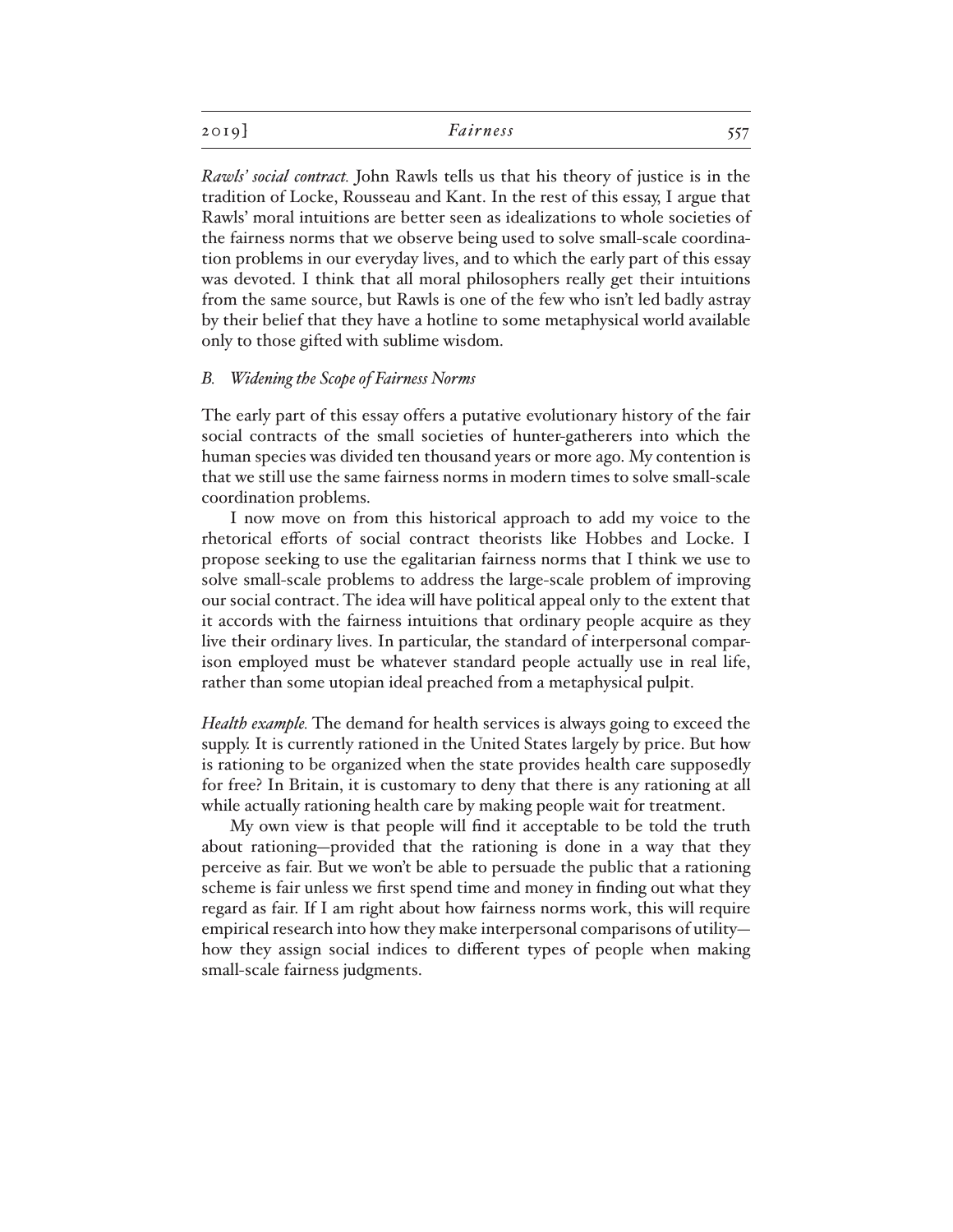*Does history matter?* Neither Harsanyi nor Rawls saw any need to propose a state of nature in defending their utopian aspirations. They proceed as though history doesn't matter.

Thomas Paine thought the same in his fiercely contested debate with Edmund Burke after the French Revolution.<sup>16</sup> Paine argued that we should throw away our old social contract—root and branch—and design a new social contract that owes nothing whatever to the past. Burke argued that a social contract is much more than Robespierre and his fellow revolutionaries understood. You can write words on a piece of paper and call it a constitution, but you waste your time if the citizens of your society aren't ready to accept your piece of paper as a coordinating device. What determines how much the citizens are willing to accept? The attitudes they inherit from the past.

Ignoring history seems to me not just unwise but on the edge of incoherence—rather like the Irish peasant who was asked the way to Dublin and replied that if he were going to Dublin he wouldn't start from here. We have no choice but to start from where we are now. Insofar as my approach to social contract issues can be said to have a state of nature, it is therefore the social contract we are operating right now in the society in which we currently live. In the debate between Thomas Paine and Edmund Burke, I am therefore firmly on the side of Burke. The real question is: How can we improve what we have got already? What gains are possible relative to the current status quo?

*Efficiency.* Fairness isn't the only thing that matters when writing idealized models of social contracts. The first priority is that a social contract be sufficiently stable to survive for long enough to be recognized as a social contract. This requirement is met by insisting that only equilibria of the game of life played by a society are viable as possible social contracts.

The second priority is that a social contract be efficient, which means that nothing is wasted—no reform is possible in which everybody can gain. An anecdote about a one-lane bridge in Ithaca, New York may help to explain why efficiency is relevant. Professors from nearby Cornell University liked to tell how cars behaved very fairly at this bridge by taking turns to cross, shrugging off the observations from foreign professors that cars on the one-lane bridges with which they were familiar did the efficient thing by waiting until a gap appeared in the flow of oncoming cars and then crossing until a gap appeared in their own flow. However, the last time I heard a Cornell professor on this subject, he reported that the current norm was for four cars to

<sup>16</sup> Edmund Burke, Reflections of the Revolution in France (1790); Edmund Burke, An Appeal from the New to the Old Whigs (1791); Thomas Paine, Rights of Man (1791); Thomas Paine, Common Sense (1776). Paine was influential in provoking the War of American Independence, but the authors of the American Constitution were wise not to discard what they thought worth keeping.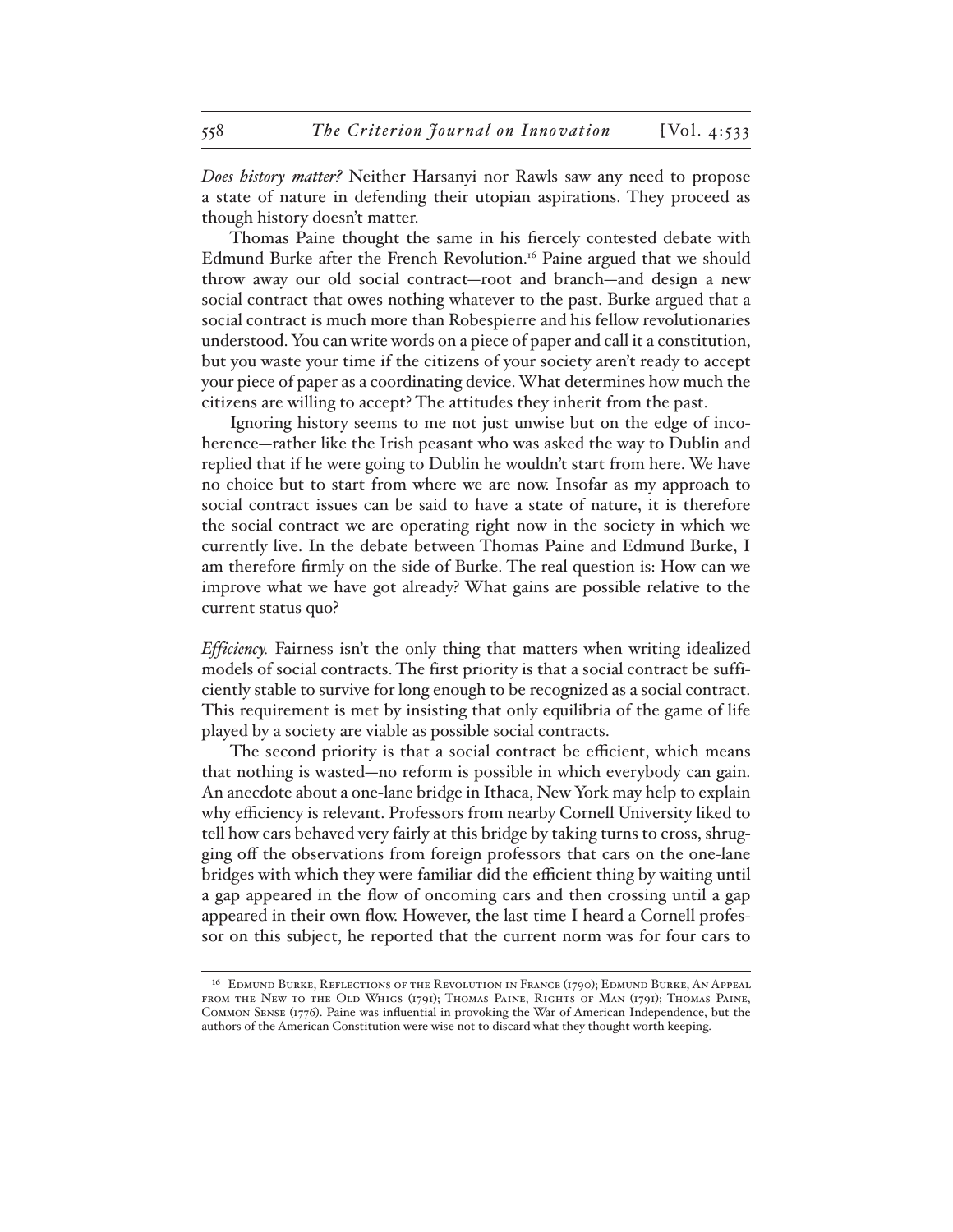| 2019] | Fairness | 559 |
|-------|----------|-----|
|       |          |     |

go one way before four cars went the other. In the face of increasing congestion, social evolution was on the way to generating an efficient solution to the Ithaca bridge-crossing problem!

*Efficient social contracts.* A fable may help explain how evolution can generate efficient social contracts in general. Suppose that many identical small societies are operating one of two social contracts, *busy* and *idle*. If *busy* makes each member of a society that operates it fitter than the corresponding member of a society that operates *idle*, then here is an argument which says that *busy* will eventually come to predominate.

To say that a citizen is fitter in this context means that the citizen has a larger number of children on average. Societies operating social contract *busy* will therefore grow faster. Assuming societies cope with population growth by splitting off colonies which inherit the social contract of the parent society, we will then eventually observe large numbers of copies of societies operating social contract *busy* compared with those operating contract *idle*. 17

*Fairness comes after efficiency.* Fairness norms, and other norms like ownership norms or sexual taboos, only arise at the third level of priority in this idealized approach. They exist as selection devices when multiple efficient equilibria are available—which is all of the time when repeated games are involved.

*Utopian reform?* It may be helpful to summarize in three steps what would be involved in consciously attempting a fair reform of some aspect of a society. The emphasis here is on the difficulties along the way, both theoretical and practical.

1. The first step is to identify what reforms are feasible—which reforms lead to outcomes that won't fall apart because they don't respect the nature of human nature. Saintly folk like St Francis of Assisi are few and far between. A reform that requires people to neglect their own self-interest may work for a while, but it will gradually unravel as people invent reasons why it is OK to cheat a little here and there. In our idealizations, this stability requirement is met by requiring that only equilibria of the human game of life be considered. It must then be remembered that the politicians who run our governments and the officials charged with implementing their decisions are also players in the game of life. When can they be trusted? Only when guardians are in

<sup>&</sup>lt;sup>17</sup> Although selection takes place among groups, the argument isn't an example of the group selection fallacy, because a social contract is identified with an *equilibrium* of the game of life played by each of the competing societies. But selection among equilibria doesn't require that individuals sacrifice anything for the public good, because every individual in every group is already optimizing his or her fitness by acting in accordance with the social contract of their society. The paradigm of the selfish gene is therefore maintained throughout.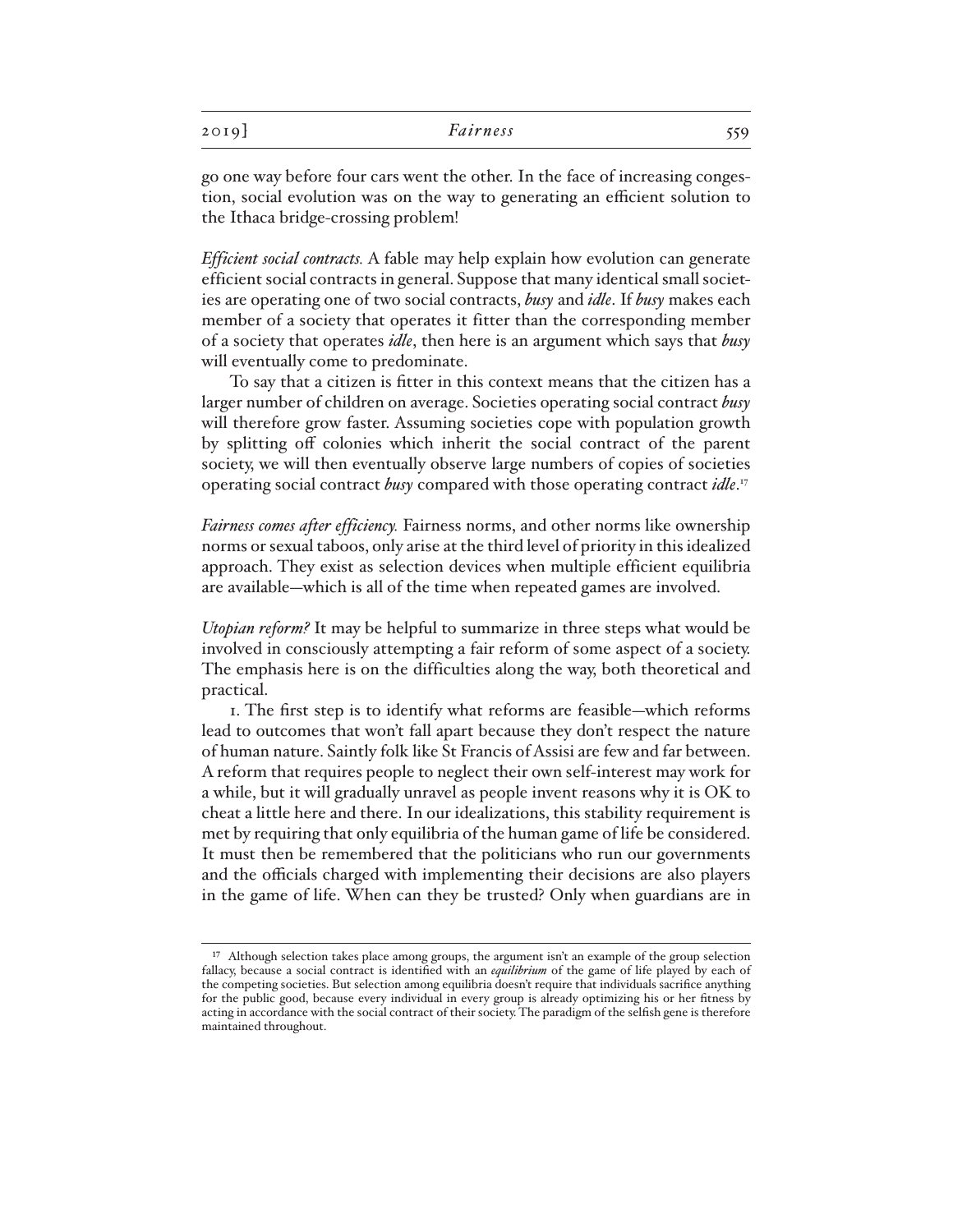place—along with guardians to guard the guardians. In brief, things need to organize so that the guardians guard each other.

It is tempting to respond that even this first step in implementing a fair reform is an impossible task, and it is true that the best one can hope for in real life is some temporary stability. Who knows where social evolution will eventually take a society after a reform has been implemented? But one can at least make the effort to look ahead and attempt to predict how a new system might be gamed. The alternative—which we usually see in practice—is equivalent to strapping on a pair of ramshackle wings and jumping off a high building in an attempt to fly.

2. The next step is to question the efficiency of possible reforms that pass the stability test. Is there some way we could improve on the proposed reform so that everybody gains? It is important here to recognize that creativity and enterprise mustn't be stifled as in the old Soviet Union, which collapsed largely because its economy was strangled by hopeless attempts to plan everything in advance. We are going the same way too, with rules and regulations coming out of our ears. In brief, decisions need to be delegated to the level at which the necessary knowledge and expertise resides.

There is also a major philosophical question: When it is said that efficiency requires that everybody should gain, who counts as everybody? What of mutual consent in general? Whose consent are we talking about? I have heard it argued that chimpanzees should count. If so, why not animals in general? What of young children, or people suffering from dementia or some other disabling mental illness? What of the economically powerless the huddled masses of which Marx spoke so eloquently? What of people of another religion or a different color?

Here is yet another problem that writers of footnotes to Plato are reluctant to confront. The unwelcome truth is that only those who are able to influence the outcome actually count. If a group that is currently discriminated against can't organize itself to bring its collective power to bear, then it will have to rely on the sympathetic preferences of those who can. History is not very encouraging on the latter possibility. Recall that Aristotle thought that barbarians are natural slaves, and Spinoza that women lack the capacity for serious thought. Today the super-rich think the same about inferior beings like us who actually pay taxes.

A proper analysis of such questions will have to await a better understanding of both human psychology and the game theory of coalition formation. In the interim, we have to live with the unpleasant fact that mutual consent in practice actually means the consent of those sufficiently powerful—either individually or collectively—to influence what reforms have a chance of getting implemented.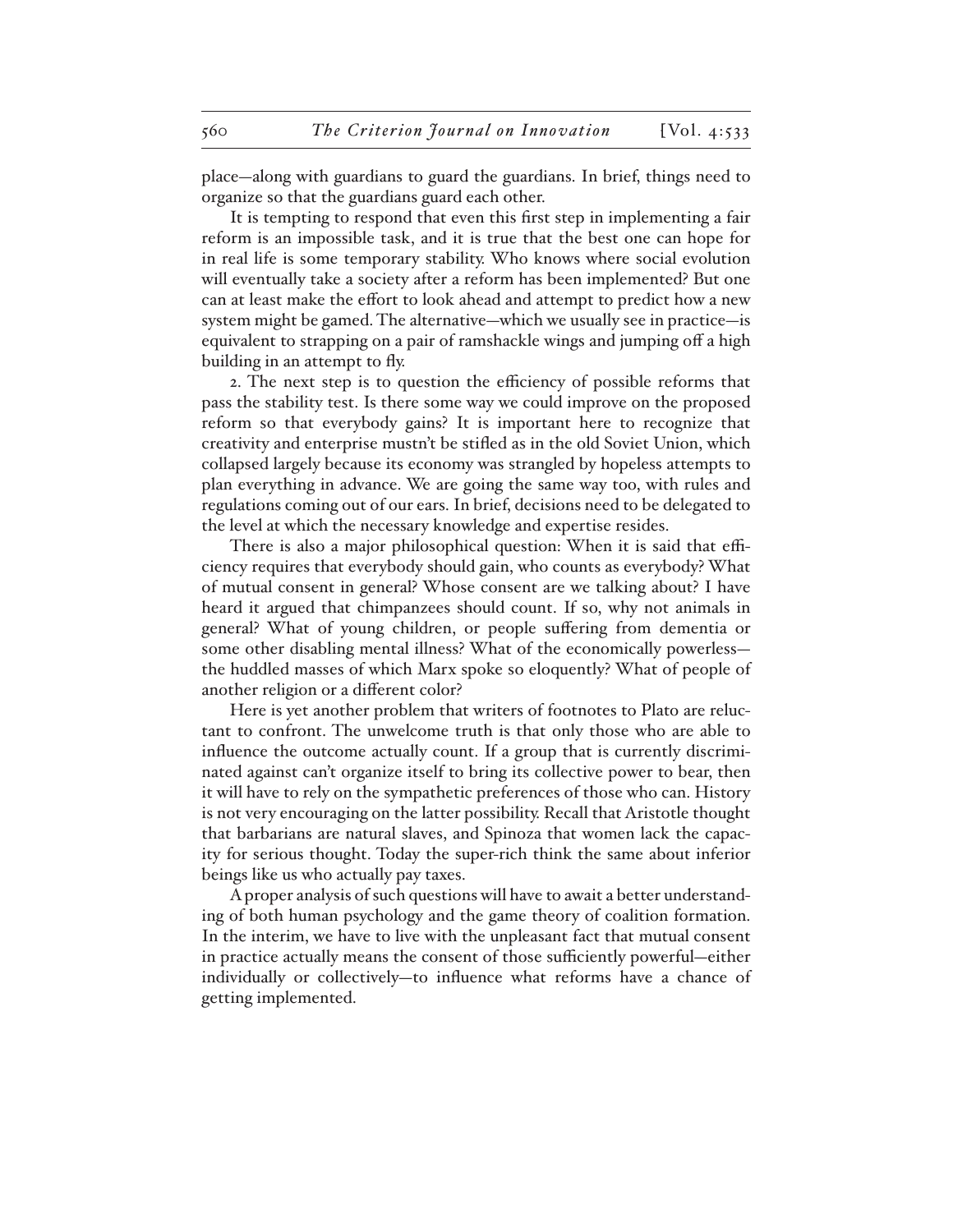| 2019] | Fairness | 561 |
|-------|----------|-----|
|       |          |     |

Finally, there is the problem posed by the fact that people often don't even know who their neighbors are in a large modern society. The reciprocity principle says that a multitude of efficient equilibria is always available in an indefinitely repeated game—provided that everybody's business is an open book. But what happens when people have secrets from each other? The best theory has to offer at present are examples in which the extent to which reciprocity works depends on how much the players in a game know about each other. However, the currently unregulated invasion of our privacy through the internet may paradoxically ease this difficulty (although I am no more keen on my own privacy being invaded than anybody else).

In any case, even when the kind of first-best efficiency available when information is not a problem is beyond our reach, we still need to strive for whatever second-best kind of efficiency can be achieved when information is a problem. Much to the distress of some writers of footnotes to Plato, markets will be part of the solution to this efficiency problem.<sup>18</sup> When working well, they can be marvellously effective in overcoming informational difficulties.

However, it is necessary to be skeptical about the claims of right-wing economists that markets are always the solution to everything. The theoretical results on which they rely are subject to all kinds of restrictions—there must be a large number of small buyers and sellers, goods must be divisible, preferences must be convex, and so on. When such restrictions are not satisfied—which is much of the time—markets need to be regulated. It is true, as right-wingers complain, that current regulation is often appallingly bad. But it would be a lot less bad if it weren't left in the hands of lawyers, who are often entirely ignorant of the most elementary economic principles.<sup>19</sup> Sometimes regulation is entrusted to the very capitalists whose activities are supposedly being regulated. It is very frustrating for game theorists when they know how a particular industry needs to be regulated, but their expertise on such social engineering is called upon only when lawyers want to discredit the arguments of other lawyers.

3. What remains to be done is to apply these insights to reform large-scale policies in the real world. We face no shortage of opportunities to do better from global warming and health care to the setting of "fair, reasonable, and nondiscriminatory" (FRAND) royalties for standard-essential patents for

<sup>&</sup>lt;sup>18</sup> Here is Robert Burton on markets: What's the market? a place (according to Anacharsis) wherein they cozen one another, a trap: nay, what's the world it self? A vast *chaos*, a confusion of manners, as fickle as the air, *domicilium insanorum*, a turbulent troupe full of impurities. a mart of walking spirits, goblins, the theatre of of hypocrosie, a shop of knavery, a nursery of villainy, the scene of babling, the school of giddiness, the academy of vice—and much more of the same!

<sup>&</sup>lt;sup>19</sup> I was once employed as a consultant by a leading lawyer in economic regulation, to whom I was trying to explain that the short-haul UK package-holiday business might usefully be modeled as Bertrand-Edgeworth competition. To explain the idea, I began by saying that the idea is a hybrid of the Cournot and Bertrand models of oligopoly. He then asked: what is an oligopoly?